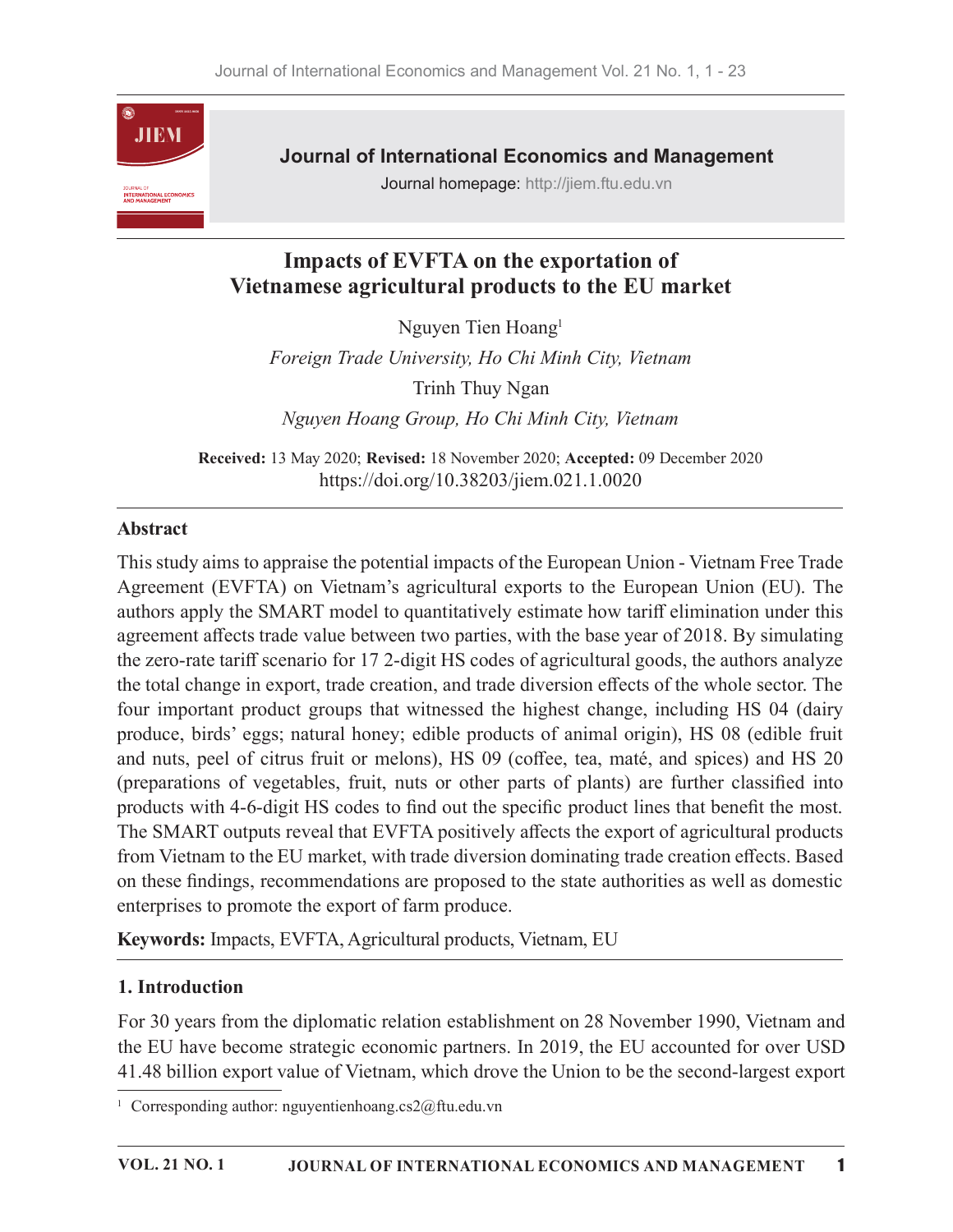market of the country, after the United States (General Department of Customs, 2020). The recent EVFTA signed on 30 June 2019, after 14 rounds of negotiations, is evaluated as the most ambitious free trade agreement (FTA) that the EU has signed with a developing country. It especially marks a milestone that Vietnam becomes the second country in ASEAN, which follows Singapore, and the first developing country in the region to sign an FTA with the Union (Vietnam Ministry of Foreign Affairs, 2019).

Among Vietnamese goods exported to the EU market, agricultural products belong to the most important and potential groups. Currently, the EU is the second-largest market importing farm produce from Vietnam, with over USD 2.86 billion in 2018, which is only after China. The EU typically prefers coffee, cashew nuts, vegetables, and fruits from Vietnam. The export growth rate of Vietnamese agricultural goods has remained stable at around 10% per year and is expected to rise further with the conclusion of the EVFTA, according to WTO Center-VCCI. Lately, the agreement has aroused the interest of domestic exporting firms. Nevertheless, there has been no rigorous prediction based on quantitative research of the EVFTA impacts on the agricultural sector. Therefore, the topic of whether the EVFTA has significant effects on the export of Vietnam's agricultural goods deserves thorough research to help the country prepare better for upcoming opportunities and challenges derived from this agreement.

This research aims to quantitatively estimate the impact magnitude of the EVFTA on the whole Vietnamese agricultural exports to the Union, as well as identify kinds of products that will be affected the most by using the SMART model. To achieve the research purposes, the authors concentrate on analyzing the change in export, trade creation, and trade diversion effects from the SMART's outputs to see how tariff dismantlement under the EVFTA will influence Vietnam's agricultural exports. The results indicate that Vietnamese agricultural exports to the EU will increase quite considerably, and trade diversion overshadows trade creation effects. Based on that, some recommendations to domestic agricultural exporting enterprises and related ministries are also endorsed to stimulate the export of these products.

The paper is comprised of five parts. The first part is the introduction to the subject matter, the second is the literature review of FTA as well as the impacts of tariff changes under FTA on the exportation of a country. After that, the research methodology is systematically presented. In the final two parts, the authors analyze the final results and suggest recommendations to related organizations.

### 2. Literature review

### 2.1 Theoretical framework for impact assessment of FTA on exportation

### 2.1.1 Regarding FTA and the impact of tariff changes under FTA on exports

### Traditional and new-generation FTA

FTA is traditionally defined as a "treaty between two or more countries to establish a free trade area where commerce in goods and services can be conducted across their common borders, without tariffs or hindrances but (in contrast to a common market) capital or labor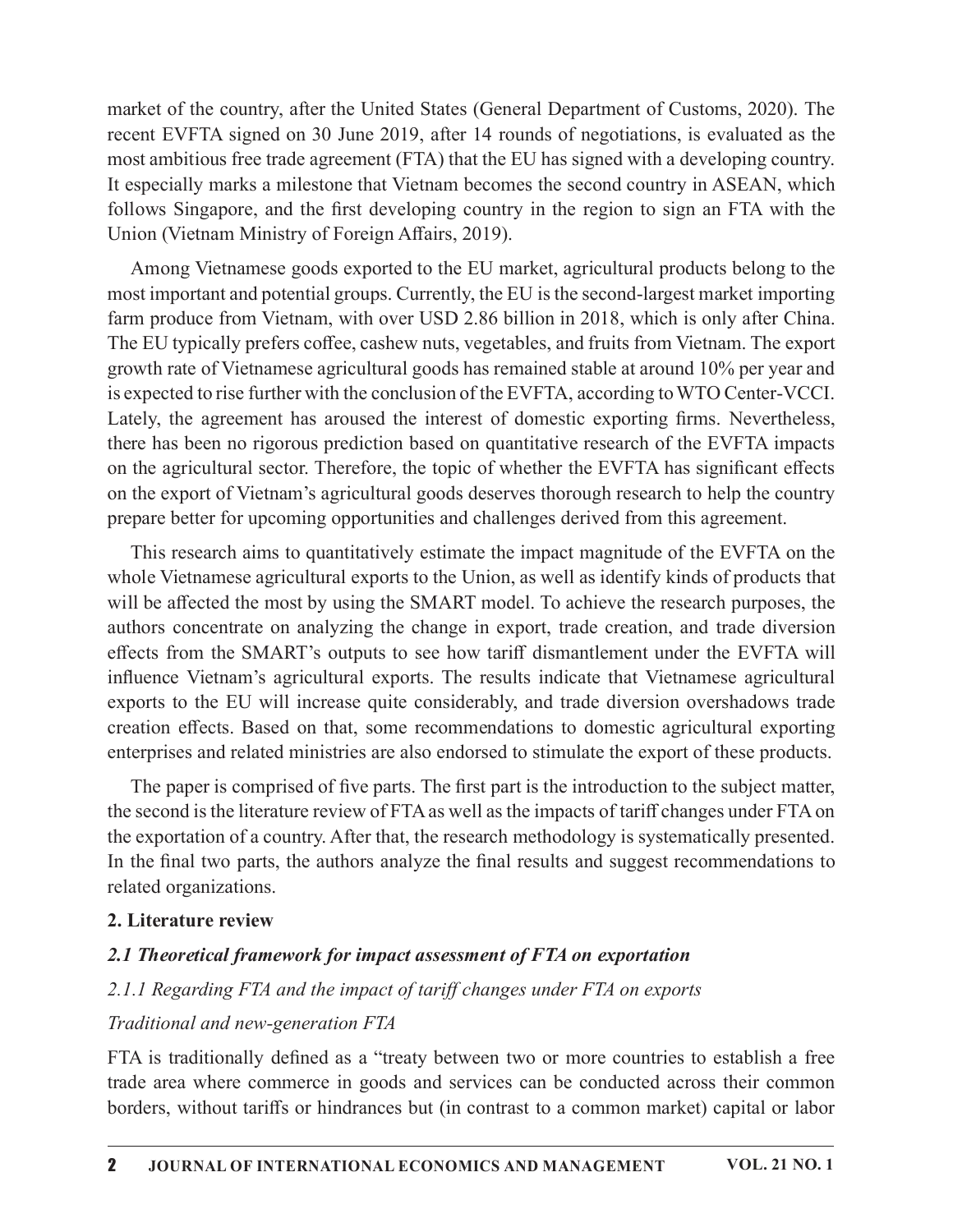may not move freely" (Awe, 2009). Plummer et al. (2010) explain that FTA is "a commitment by signatory members to remove tariffs across member states while continuing to maintain independent tariff regimes on imports from outside countries".

Most of the FTAs negotiated and signed in the early stages are traditional FTAs, which normally have a narrow scope and limited liberalization. Their contents mostly focus on trade liberalization commitment on goods, and the most crucial facet is eliminating up to about 70-80% of tariff lines. Some FTAs also mention a commitment to trade in services and principles of investments, intellectual property and competition. Nonetheless, the commitments on these matters are quite general and tightly bound. by signatory incrudes to charge trains across incircle and spin independent tariff regimes on imports from outside countries".<br>
Most of the FTAs negotiated and signed in the early stages are traditional FTAs, which normal

The recently signed new-generation FTAs cover a wider scope of content and have higher commitment levels compared to the traditional ones. Apart from eliminating tariffs and nontariff barriers (NTBs), the new-generation FTAs mention other matters not given in GATT/ WTO, such as commitments on trade facilitation, government procurement, or sustainable development. The tariff elimination under these FTAs can be up to 95-100%.

## EU-Vietnam Free Trade Agreement

States. However, since the United Kingdom (UK) has left this Union on 31 January 2020, the EVFTA becomes the treatment between Vietnam and 27 EU countries. The agreement experienced 14 rounds of negotiation before being concluded and officially signed on 30 June 2019 in Hanoi, Vietnam. In terms of the content, ithas 17 chapters, two protocols, and several attached memorandums that cover both traditional and new aspects.

After the trade deal came into force, the EU pledged to eliminate  $85.6\%$  of import tariffs on Vietnamese goods, which is equivalent to 70.3% of Vietnam's revenue from exports to the Union. And within 7 years, the EU will remove up to 99.2% of tariffs, which is equivalent to 99.7% of Vietnam's revenue from exports to the EU. For the remaining 0.3% of Vietnam's exports, which include rice, sweet corns, mushroom, sugar, and high-sugar-based products, starch, and canned tuna, the Union committed to providing Vietnam with a tariff-rate quota (TRQ), with the import tax rate set at 0% within the quota. There are also several agricultural products whose tariffs will be completely removed after 3-5 years.

## Impact of tariff changes under FTA on exports

Since the Doha development round of the WTO, the trade effects of FTAs have become a controversial topic among economists (Thu *et al.*, 2018). While some view FTAs as a strong driver to move nations toward free multilateral trade (Freund, 2000), others argue that the tremendous number of FTAs have impeded domestic production and non-FTA members by eliminating tariffs between partners (Levy, 1997). In his book called Customs Union Issue, Viner (1950) claims that the net effect of trade liberalization resulting from the formation on Vietnamese goods, which is equivalent to 70.3% of Vietnam's revenue from exports to the Union. And within 7 years, the EU will remove up to 99.2% of tariffs, which is equivalent to 99.7% of Vietnam's exports, which incl diversion effects. Viner (1950) defines trade creation as the displacement of less efficient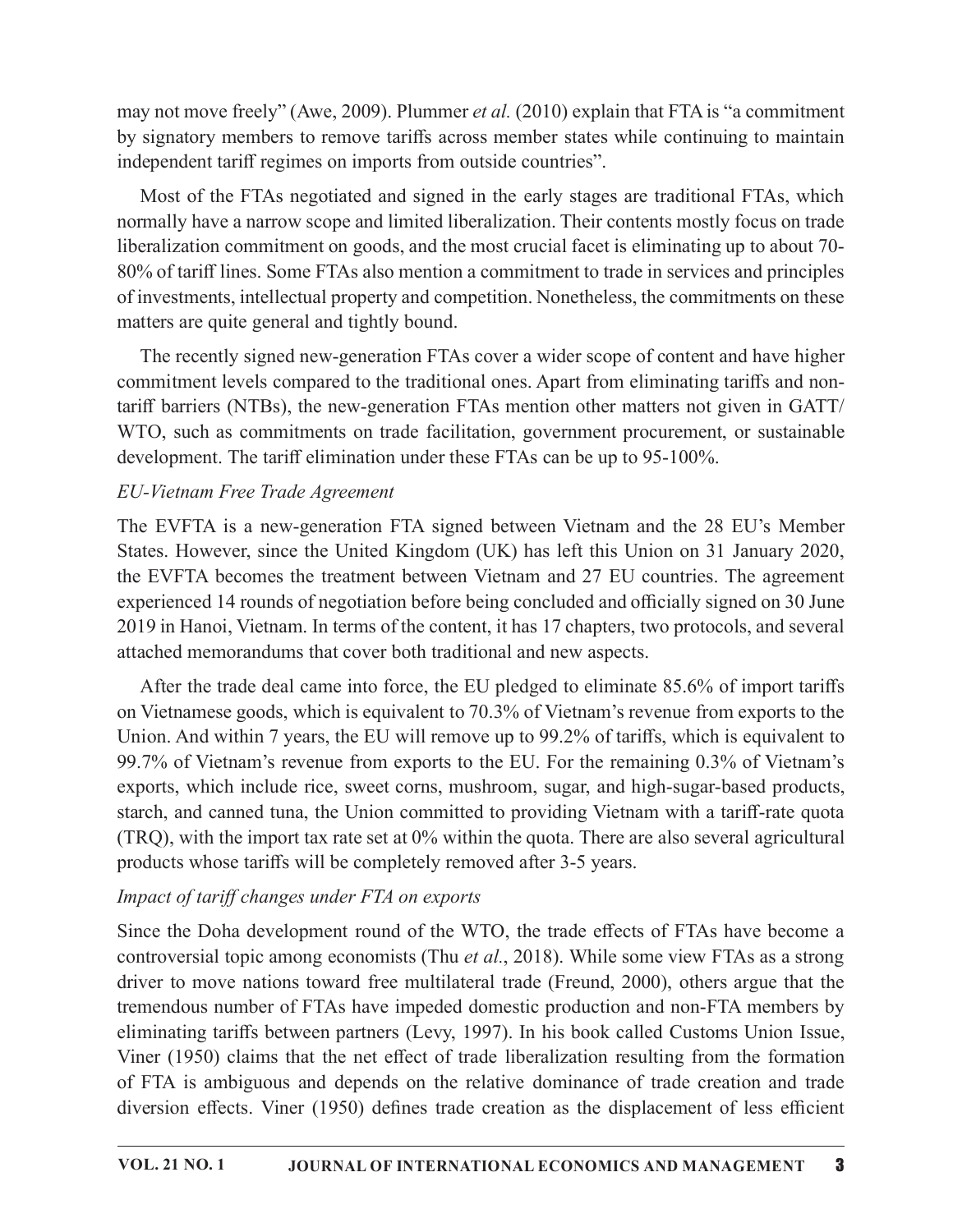national production in favor of more efficient FTA partner-country production. On the other hand, trade diversion is a change in the location of production of imports from a lower-cost non-member country to a higher-cost member country.

From the exporters' viewpoint, Aggarwal (2004) points out that when a government agrees to reduce its import tariff on a particular product under an FTA, this alters the competitive relationship between imported and domestic products in favor of the former, and thereby provides greater market access to foreign producers. Aggarwal (2004) also mentions that tariff concessions may not have the desired impact on market access across all the sectors though they can be interpreted as accelerating the momentum for freer world trade. The effect of tariff reduction on market access of the exporters depends on the price elasticity of demand and supply, which interact to determine the price elasticity of exports. It is expected that the more elastic the price responsiveness of exports is, the greater effects a new tariff policy will bring. From the exporters' viewpoint, Aggarwal (2004) points out that when a government agrees<br>to reduce its import tariff on a particular product under an FTA, this alters the competitive<br>playiodes greater market access to fore

### 2.1.2 Regarding methods to evaluate the impact of FTA on exportation

### Trade indicators

A trade indicator is an index or a ratio used to describe and assess the state of trade flows and trade patterns of a particular economy (Mikic and Gilbert, 2007). Many studies use trade other quantitative methods to anticipate the exact impact results (Vu, 2017). Some widely used indicators for FTA's assessment are revealed comparative advantage (RCA), export specialization (ES), trade complementarity (TC), and intra-industry trade (IIT).

## Gravity model

The gravity model is a popular econometric model in international trade, especially in assessing the ex-post impacts of an FTA. This model was first built by Tinbergen (1962), which is based on Newton's gravity law in physics.Tinbergen (1962) develops a regression model under the name Gravity as an analogy to explain the bilateral trade by the national incomes of the trading countries and the distance between them. The model says that we expect larger country pairs to trade more and countries that are further apart to trade less. After Tinbergen, many economists added population variables in the group of variables representing the size of economies, or FTA and tariff as dummy variables to estimate the impact of an FTA on bilateral trade.

## Computable general equilibrium model

The Computable General Equilibrium (CGE) model is a quantitative method that simulates the core economic interactions and has been a standard tool for conducting large-scale impact assessments of FTAs since the late 1980s. This computer-based modeling begins with a prepolicy baseline, on which simulations are run to determine the post-policy effects. In the analysis of an FTA, the exogenous variables are typically trade policy variables, elasticities, and share parameters. The endogenous variables in a CGE model of an FTA are prices, import and export volumes, household income, tariff revenue, consumer surplus, and producer surplus.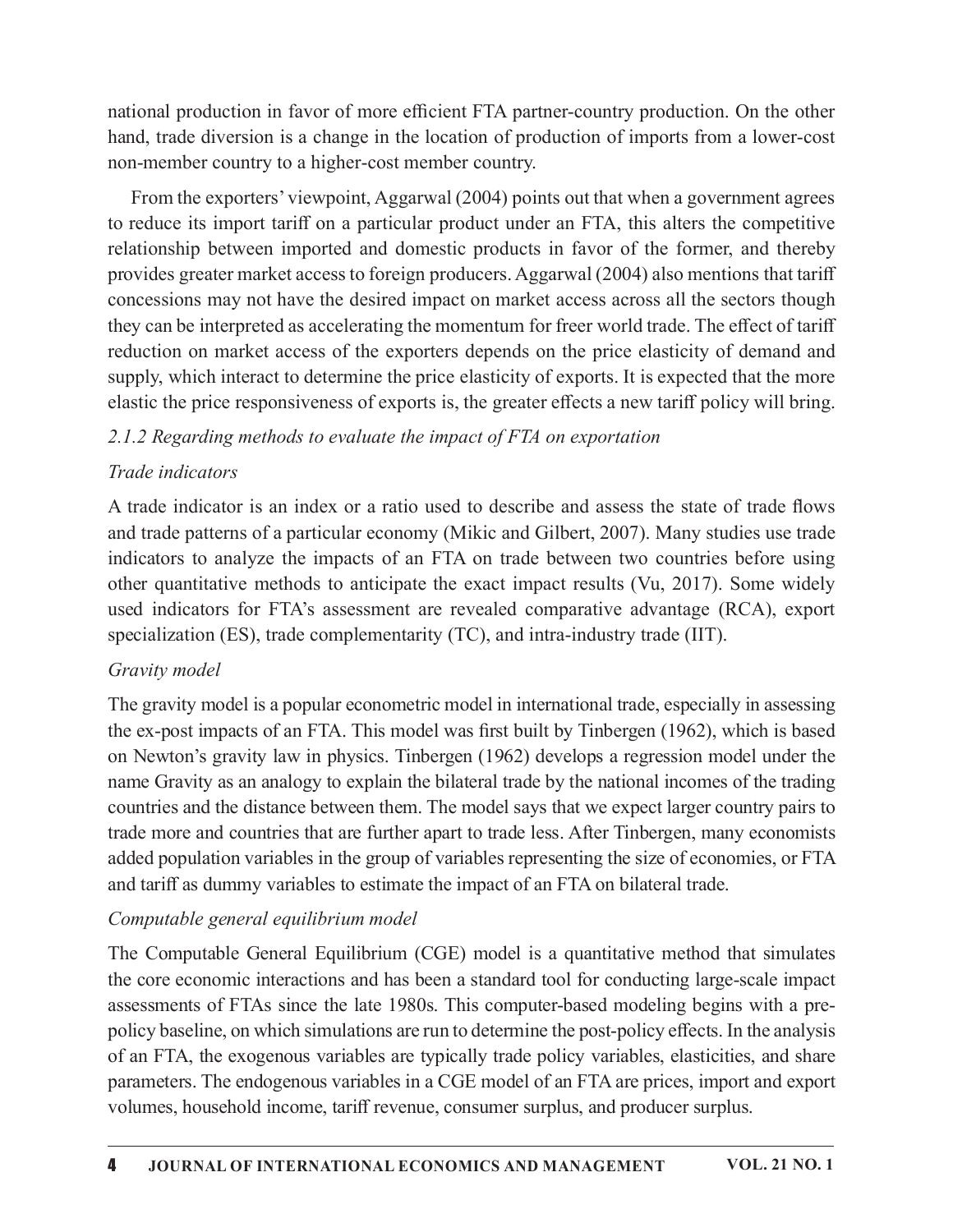# Partial equilibrium model (SMART model)

Partial equilibrium model (SMART model)<br>The partial equilibrium model known as the SMART (Software for Market Analysis and<br>Restrictions on Trade) model was built based on economic theories and Viner's theory (1950)<br>to supp Restrictions on Trade) model was built based on economic theories and Viner's theory (1950) to support trade-related policies. This model and the simulation tool are part of the World Integrated Trade Solution (WITS) database and software suite provided jointly by the World Bank and United Nations Conference on Trade and Development (UNCTAD). It can be used to calculate trade effect, trade creation, trade diversion, and welfare effects of a tariff change for a single product (Amjadi *et al.*, 2011).

# 2.2 Empirical researches on impact assessment of FTA on exportation

Vu and Nguyen (2016) evaluate the potential impacts of the EVFTA on different industries using four kinds of trade indicators. The results reveal that the trade between Vietnam and the EU is mainly inter-industry due to the differences in export/import structure, RCA, and ES between both parties.

Yang and Martinez-Zarzoso (2014) study the trade creation and trade diversion effects of the ASEAN-China FTA (ACFTA) on exports by using the gravity model. The model is tested for agricultural raw materials, manufactured goods, chemical products, machinery, and transport equipment. The findings show that the ACFTA leads to substantial trade creation. The tariff reduction from the FTA promotes total trade not only among intra-bloc member countries but also between intra-bloc and extra-bloc countries.

Nguyen *et al.* (2015), Nguyen (2016), and Vu (2017) measure the effects of tariff reduction under the EVFTA on the bilateral trade between Vietnam and the EU, using the Gravity model. They share the same findings that the decrease of import tariffs from both signatories would lead to an increase in trade from each side, but the reduction of tariff from Vietnam would be more significant than that of the EU.

Chaufflour et al. (2011), Von Cramon-Taubadel et al. (2010), and Kocourek and Simanová (2018) adopt the CGE model to shed light on the impact of the FTA. Chaufflour *et al.* (2011) conclude that the removal of agricultural protection by the EU may result in significant welfare gains to Ukraine. The most-affected products would be their key exports, including cereal, wheat, barley, maize, and sunflower oil. Kocourek and Simanová (2018) indicate that the change in the aggregate performance of the Czech economy would be varying slightly by the impacts of the EVFTA.

Guei et al. (2017) use trade data of the year 2012 available in the WITS-SMART model to measure the revenue, welfare, and trade effects under the Trade Development and Cooperation Agreement between the EU and South Africa. The study finds out the positive trade effects of the FTA on South Africa. Both the country's exports and total welfare are expected to increase and total trade creation would be higher than the trade diversion effect.

Ha (2016), Vo et al. (2018), and Pham (2019) utilize the SMART model to assess the ex-ante impacts of the EVFTA on Vietnam's exports. Ha (2016) employs both SMART and regression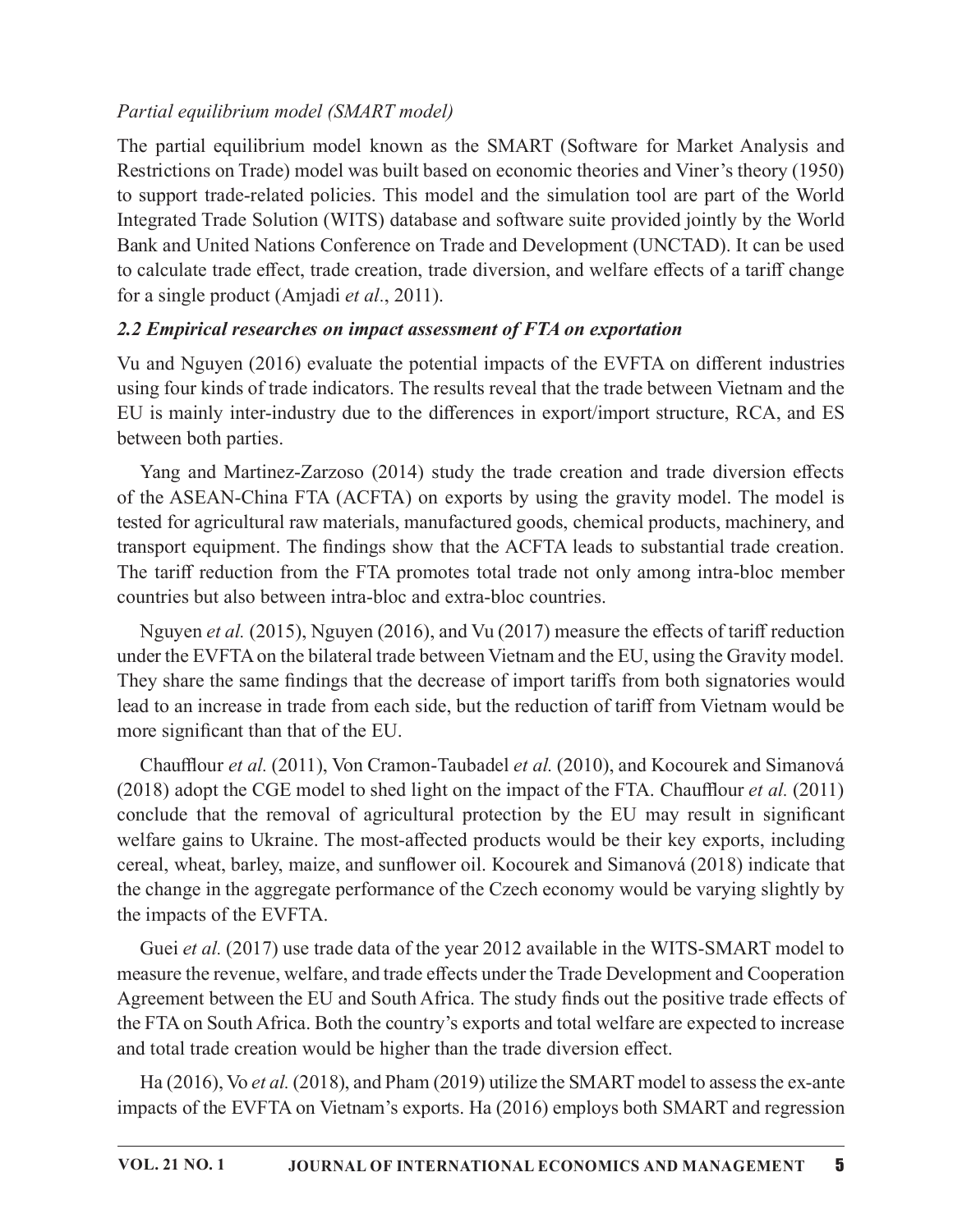models to assess how the EVFTA would influence Vietnam's timber industry. Vo *et al.* (2018) especially delve into Vietnam's apparel export, while Pham (2019) analyzes trade creation and trade diversion effects from the SMART's outputs for Vietnamese seafood. They all conclude that the EVFTA would have positive impacts on the export of Vietnam.

From the above literature review, it can be seen that there has been no ex-ante research on the effects of the EVFTA on agricultural products from Vietnam's perspective.

### 3. Research methodology

### 3.1 Research model and input data explanations

After reviewing the above theoretical frameworks and empirical researches, the authors decide to apply the SMART model in this research to evaluate the impact of tariff reduction under the EVFTA on Vietnam's agricultural goods export to the EU. This model is the most suitable for the study due to reasons as follows:

First of all, the SMART model normally acts as a prediction model to estimate the ex-ante effect of an FTA by simulating the new tariff scenario from the base year's figures, which is appropriate with the research subject and has not been implemented before.

Secondly, unlike the CGE approach that analyzes all markets simultaneously, the SMART model allows evaluation of an FTA's impact on a specific industry or commodity at a fairly disaggregated level, even at a 6-digit HS code. This advantage makes the research's focus on solely agricultural products, not the whole economy, possible. Research methodology<br>
Research model and input data explanations<br>
ter reviewing the above theoretical frameworks and empirical researches, the authors<br>
ide to apply the SMART model in this research to evaluate the impact o

trade policy, and some parameters of elasticity, which is timely and able to capture short and medium-term effects (Vu and Pham, 2017).

Although the SMART model has its limitation of ignoring the indirect effects of trade policy changes in other markets to indicate inter-industry and feedback effects, this limitation could be negligible since the research delves into the impacts primarily on the agriculture sector.

Therefore, the authors apply this model to the case of Vietnam, which is an exporter of agricultural products in this study, focusing on trade creation, trade diversion effects, and change in total export to the EU. Other SMART outputs about tariff revenue and welfare of the importer side will not be analyzed.

Based on the SMART simulation tool provided by the WITS database of the World Bank and UNCTAD, the authors suggest a research model with six inputs and three outputs as described in Figure 1. The equations for trade creation and trade diversion are derived from Laird and Yeats (1986).

The research model uses several input data. Export value of agricultural products is the value of Vietnamese agricultural products exported to the EU in the base year of 2018. From the importer's view, this value can be regarded as the import value of Vietnam's agricultural goods of the EU. This is the real value measured in the condition of the applied MFN tariff rates,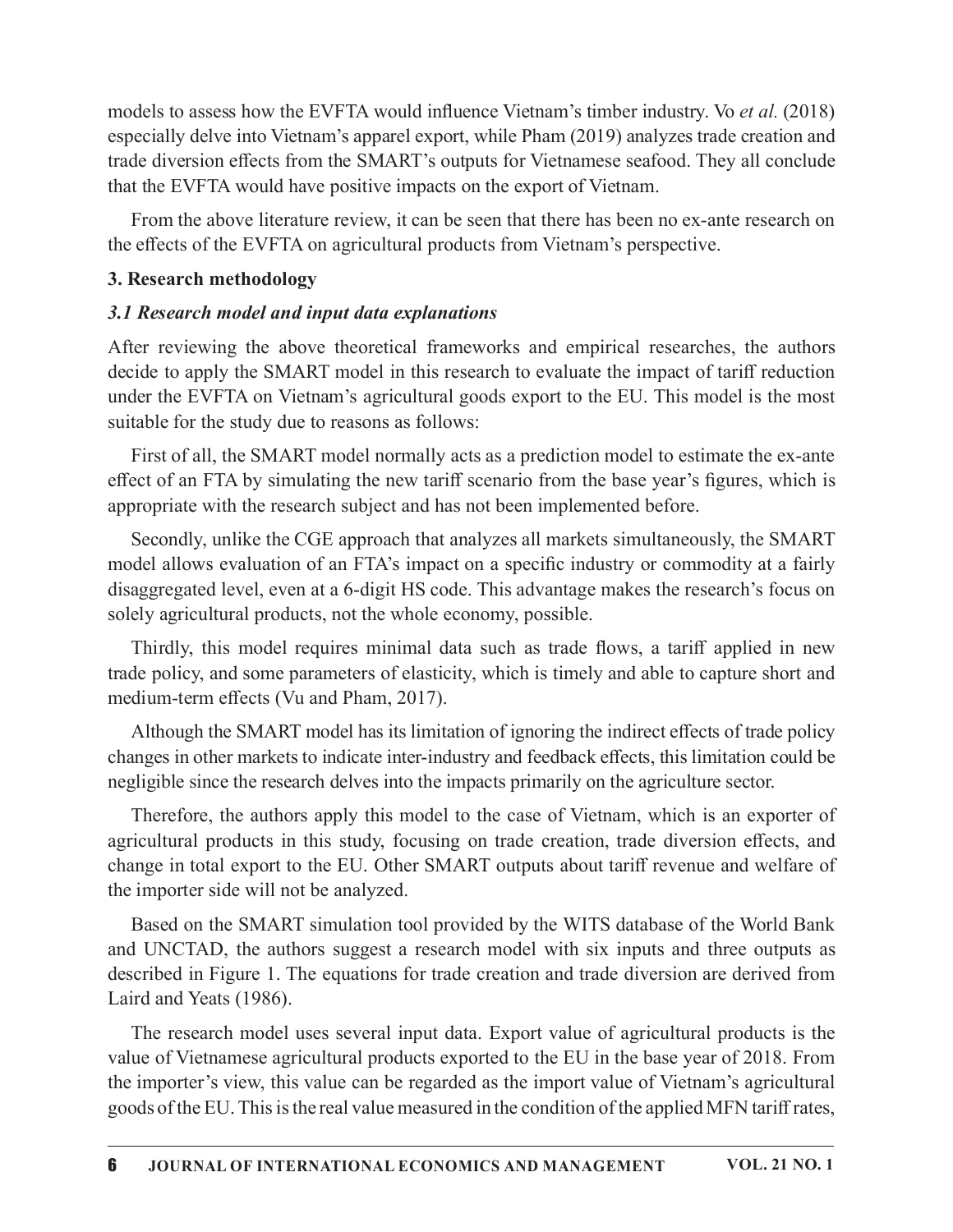which are collected from secondary sources of data. Then the SMART model will simulate different tariff scenarios for the base year's export figures to see how they will change.



Figure 1. Research model

**Source:** Authors' compilation

Applied MFN tariffs are the most-favored-nation tariff rates that the EU is currently imposing on Vietnamese agricultural goods under the commitment of WTO's member states. Based on the discrepancy between MFN rates and the EVFTA's tariff schedule, the SMART model can estimate the effect of tariff elimination on the trade flow, trade creation, and diversion between Vietnam and the EU.

New import tariffs are the tariff rates that the EU promised to apply for Vietnamese goods when the EVFTA comes into force. For agricultural goods, most tariff lines will be cut to  $0\%$ immediately, except for a minority of products that are subject to TRQs or with longer tariff cut-off periods.

Import demand elasticity and export supply elasticity are input parameters of the SMART model to calculate the trade creation effect. The import demand elasticity shows the relationship between changes in the price index and its impact on the demand of the importing country for a commodity. This parameter is based on Armington's assumption (1969) that commodities are differentiated by their country of origin, which means that goods imported from a country cannot perfectly substitute the similar goods imported from another country. This assumption is correct for Vietnam since agricultural goods from Vietnam are different from those imported from other non-partner countries to the EU.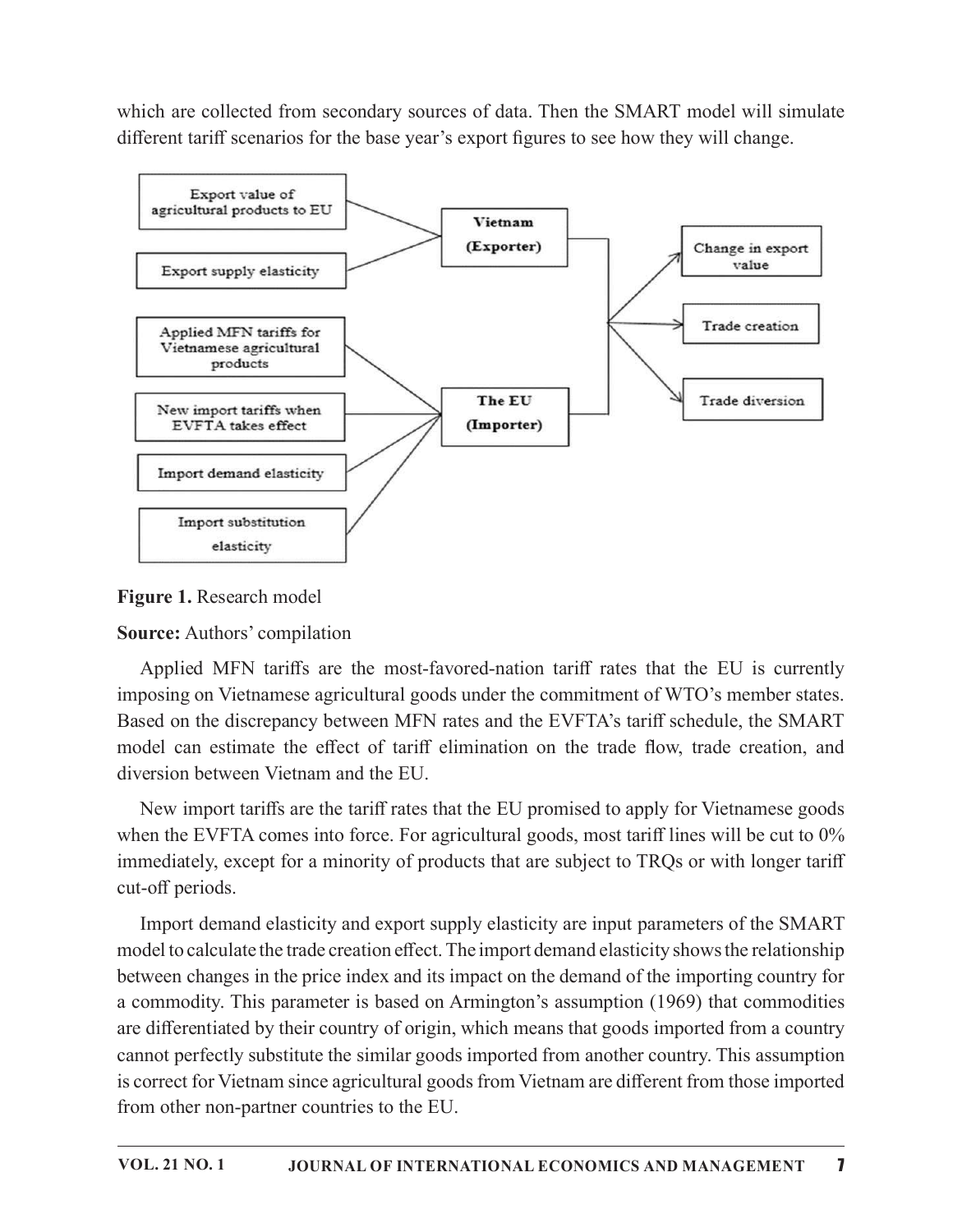The export supply elasticity, on the other hand, presents the degree of responsiveness of the exporter's supply to changes in the price, considering that different countries compete to export to the same market. The SMART model assumes that export supply elasticity is infinite, which implies that the exporter can export as much of the goods as possible at a certain price (Plummer et al., 2010).

Import substitution elasticity is also an important parameter in the SMART to calculate the trade diversion effect. It presents the degree of responsiveness of consumers in the importing country to a change in the relative price in the product markets after a tariff reduction. This elasticity is based on the 2-stage optimization process that involves consumers allocating their spending by commodity and by national variety.

### 3.2 Product description

The authors simulate 17 2-digit-HS codes from Chapter 01 to Chapter 24, excluding Chapter 03 and 16, that belong to agricultural groups, according to the classification of  $WTO's$ Agricultural Agreement. HS Chapter 01, 05, 12, 14, and 23, despite being agricultural goods, are also omitted in the model because their simple average most favoured nation (MFN) rate is less than  $0.5\%$  in the base year. As their tariff rates are too close to  $0\%$ , the estimated effect of tariff reduction will be insignificant for analysis. To analyze at a more disaggregated level, based on the HS-2's results, the authors continue to run 4-6-digit HS code simulations for some key agricultural exports of Vietnam which are still facing high import tariffs in the base year and witness the highest export changes after the tariff is cut down to 0%. In this way, both the overall impact of EVFTA on the whole agricultural exports and individual products will be indicated, which helps to recognize which products are most affected.

### 3.3 Data collection and analysis

For running the SMART model, the authors collect the export values of different agricultural HS groups from Vietnam to the EU in the base year of 2018 from UN COMTRADE and Trade Map, and the MFN tariff rates imposed by the EU for those products from UNCTAD TRAINS and WTO's IDB. These figures can be automatically extracted by the online software provided by the World Bank and UNCTAD upon request or collected manually.

Additionally, three parameters reflecting consumer and exporter behaviors to calibrate the simulation, which is import demand elasticity (Em); export supply elasticity (Ex); and substitution elasticity (Es), are extracted from the WITS database. The Ex and Es, by default, are equal to 99 and 1.5, respectively, while the Em value varies among different HS codes and is primarily based on the calculations of the World Bank research team (Vo et al., 2018). The authors use these default and pre-calculated values for three input parameters.

In terms of qualitative analysis, the authors collectand calculate secondary data of agricultural export turnover, growth rate, market, and product structure between 2010 and 2018 based on Trade Map's statistics, articles, reports, and studies from reliable sources like Vietnam's General Department of Customs, EU-MUTRAP, WTO-VCCI center.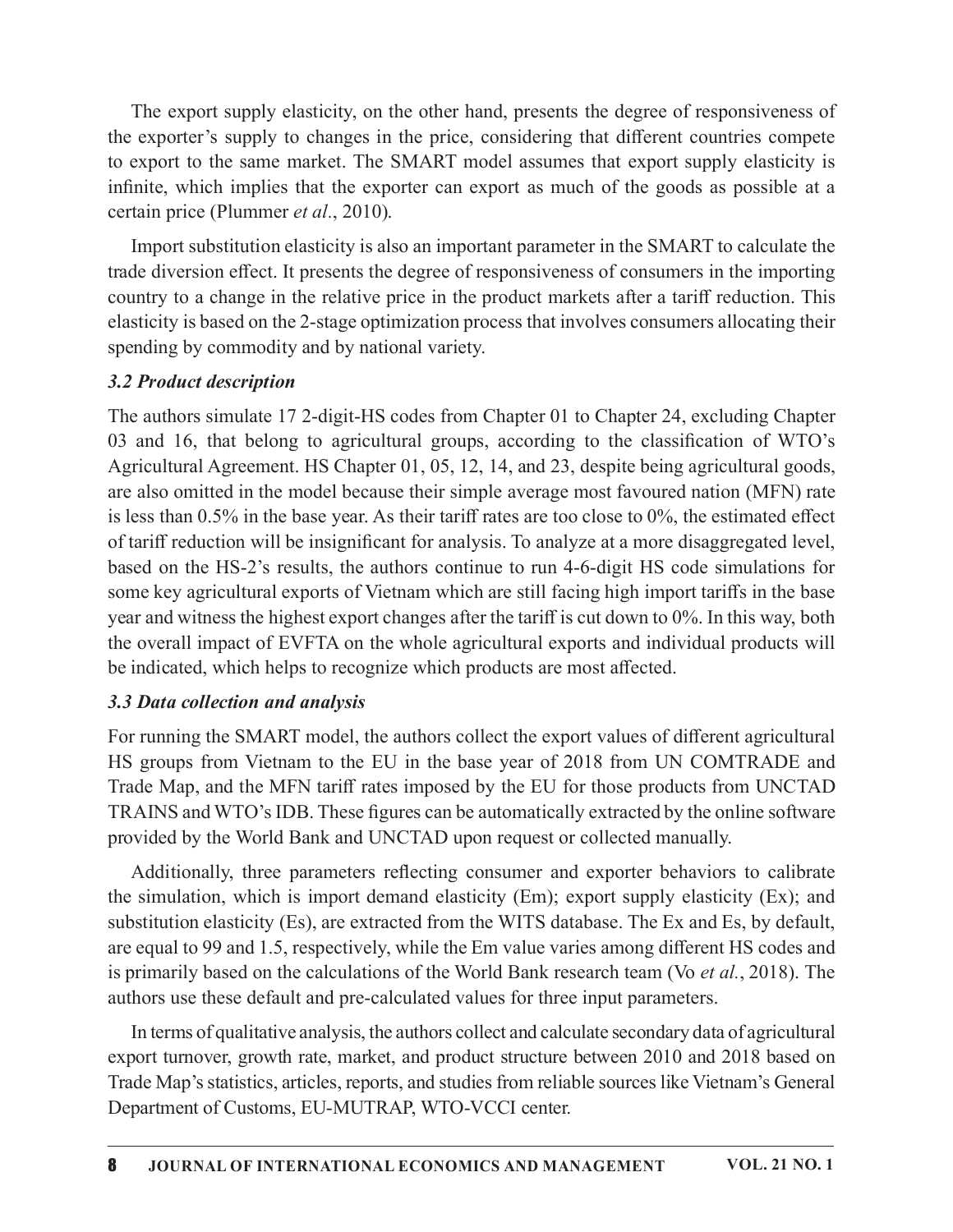This paper applies the SMART simulation model to quantitatively estimate the impacts of the EVFTA on Vietnam's export of agricultural goods by analyzing thechange in export, trade creation, and trade diversion effects. The simulation scenario is when all EU tariffs for This paper applies the SMART simulation model to quantitatively estimate the impacts of the EVFTA on Vietnam's export of agricultural goods by analyzing the change in export, trade creation, and trade diversion effects. Th down to 0%, except for some products which are subject to a tariff-rate quota.

After running this scenario, robustness and sensitivity tests are implemented to ensure that the simulation results are robust and accurate enough for policy implications by changing differing values of substitution elasticity (Ratisai, 2014, Zgovu and Kweka, 2008). The research applies the lower bound (Es=0.5), upper bound (Es=2), and best case (Es=6) as used in Guei *et al.* (2017). The Ex is equal to 99 in these cases because of the infinite export supply assumption (Table 1). This paper applies the SMART simulation model to quantitatively estimate the impacts<br>
of the EVFTA on Vietnam's export of agricultural goods by analyzing the change in export,<br>
rade creation, and trade diversion effects. This paper applies the SMART simulation model to quantitatively estimate the impacts<br>of the EVFTA on Vietnam's export of agricultural goods by analyzing the change in export,<br>rade creation, and trade diversion effects. Th This paper applies the SMAKI simulation model to quantitatively estimate the impacts<br>of the EVFTA on Vietnam's export of agricultural goods by analyzing the change in export,<br>rade creation, and trade diversion effects. Th thamese agricultural products that meet the requirements of origin and quality are cut<br>nto 0%, except for some products which are subject to a tariff-rate quota.<br>After running this scenario, robustness and sensitivity tes

| <b>Elasticity</b>               | <b>Lower bound</b> |    | <b>Base case</b> Upper bound | <b>Best case</b> |
|---------------------------------|--------------------|----|------------------------------|------------------|
| Substitution elasticity         | 0.5                |    |                              |                  |
| <b>Export supply Elasticity</b> | 99.                | 99 | 99                           | 99               |

**Table 1.** Elasticities used in the sensitivity analysis

### Source: Authors' compilation

opinions on the impacts of the EVFTA on Vietnam's agricultural exports as well as the research model's appropriateness. In the interview, an expert in the field of international economic integration, who is also a reporter of Vietnam Ministry of Industry and Trade, noted that: "In evaluation and comparison of FTA's potential impact, SMART model is frequently used, but not always giving correct results if the data and subject are not relevant." Another expert from the HCMC Center of International Integration Support (CIIS) also expressed his advocate for the adoption of SMART as it could help to achieve the research purposes within the authors' resources. In general, both experts agree that SMART is an appropriate model to forecast the effect of a new FTA on bilateral trade. Their opinions would help to reinforce the secondary information and orient the authors better when collecting data and analyzing the final outputs.

### 4. Results

## 4.1 Change in export

When the tariff rate is cut down to  $0\%$ , the export value of agricultural goods from Vietnam to the EU increases by over USD 37.53 million. The results for each HS group are presented in Table 2.

Preparations of vegetables, fruit, nuts, or other parts of plants (HS 20) is the product chapter that experiences the highest rise in export value, with approximately USD 11.6 million, which is about 19.5% higher than its original value. However, this growth rate is not the highest of all groups. Other chapters including HS 11 - Products of the milling industry with, malt, starches, inulin, wheat gluten; HS 04 - Dairy produce with birds' eggs, natural honey, edible products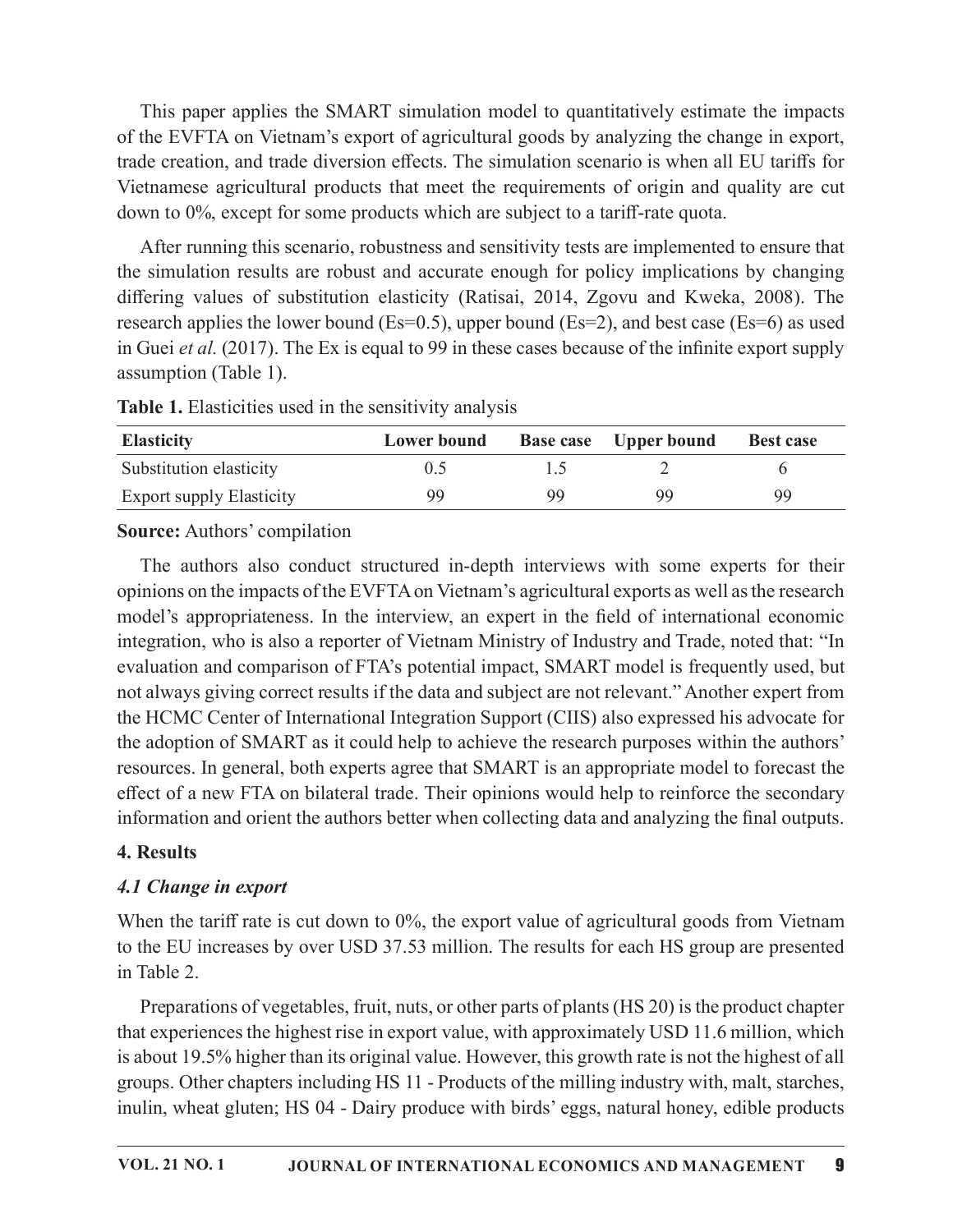of animal origin; and especially HS 24 - Tobacco and manufactured tobacco substitutes have higher growth rates, which are 31.21%, 36.61%, and 221.85%, respectively.

| <b>Product</b><br>code | <b>Applied MFN</b><br>tariff rate $(\% )$ | <b>Export before in</b><br><b>USD 1000 (2018)</b> | <b>Export after</b><br>in USD 1000 | <b>Export change</b><br>in USD 1000 | % of change<br>in export |
|------------------------|-------------------------------------------|---------------------------------------------------|------------------------------------|-------------------------------------|--------------------------|
| 20                     | 12.72                                     | 59,523.58                                         | 71,127.46                          | 11,603.88                           | 19.49                    |
| 08                     | 3.34                                      | 1,038,343.65                                      | 1,046,313.85                       | 7,970.20                            | 0.77                     |
| 21                     | 5.57                                      | 70,423.92                                         | 77,639.29                          | 7,215.37                            | 10.25                    |
| 09                     | 0.72                                      | 1,721,960.93                                      | 1,723,806.14                       | 1,845.21                            | 0.11                     |
| 11                     | 6.63                                      | 5,252.43                                          | 6,891.67                           | 1,639.25                            | 31.21                    |
| 19                     | 1.45                                      | 19,274.25                                         | 20,623.89                          | 1,349.64                            | 7.00                     |
| 02                     | 5.05                                      | 7,574.02                                          | 8,869.04                           | 1,295.02                            | 17.10                    |
| 04                     | 6.02                                      | 3,522.78                                          | 4,812.31                           | 1,289.53                            | 36.61                    |
| 07                     | 6.29                                      | 7,375.38                                          | 8,433.60                           | 1,058.22                            | 14.35                    |
| 17                     | 8.73                                      | 4,718.33                                          | 5,609.96                           | 891.64                              | 18.90                    |
| 15                     | 3.12                                      | 10,701.29                                         | 11,228.68                          | 527.39                              | 4.93                     |
| 22                     | 0.61                                      | 6,526.44                                          | 6,898.58                           | 372.14                              | 5.70                     |
| 24                     | 21.23                                     | 107.33                                            | 345.45                             | 238.12                              | 221.85                   |
| 06                     | 3.24                                      | 6,088.78                                          | 6,321.98                           | 233.20                              | 3.83                     |
| 10                     | 2.57                                      | 36.52                                             | 39.36                              | 2.84                                | 7.77                     |
| 18                     | 2.92                                      | 305.34                                            | 306.30                             | 0.96                                | 0.31                     |
| 13                     | 1.76                                      | 785.86                                            | 786.05                             | 0.19                                | 0.02                     |
|                        | <b>TOTAL</b>                              | 2,962,520.83                                      | 3,000,053.61                       | 37,532.79                           | 1.27                     |

Table 2. Change in export for product categories at HS-2 level, ranging from the highest to lowest value

**Source:** Compiled & calculated by the authors from SMART's results

Ranking the second is Chapter HS 08 - Edible fruit and nuts, peel of citrus fruit or melons, with an increase of about USD 7.97 million, but its relative value is quite low at 0.77%. Though the initial tariff rate for Chapter HS 08 is not high at 3.34%, it will still gain huge benefits because the EU favors Vietnamese tropical fruits and always has a high demand for these products. The export value of edible fruits and nuts in 2018 was enormous, which was only after Chapter HS 09 with more than USD 1.038 billion, which was equal to 17 times the value of Chapter HS 20's figure. Noticeably, Chapter HS 08 is also the input material for Chapter HS 20, including prepared fruits and nuts. In general, fruits and nuts, whether fresh or processed, are the most potential products for Vietnam to promote export to the EU.

In Top 5, there are also Chapter HS 21 - Miscellaneous edible preparations, Chapter HS 09 - Coffee, tea, maté and spices, and Chapter HS 11 - Products of the milling industry, malt, starches. The export revenue of Chapter HS 21 rises by roughly USD 7.2 million, which is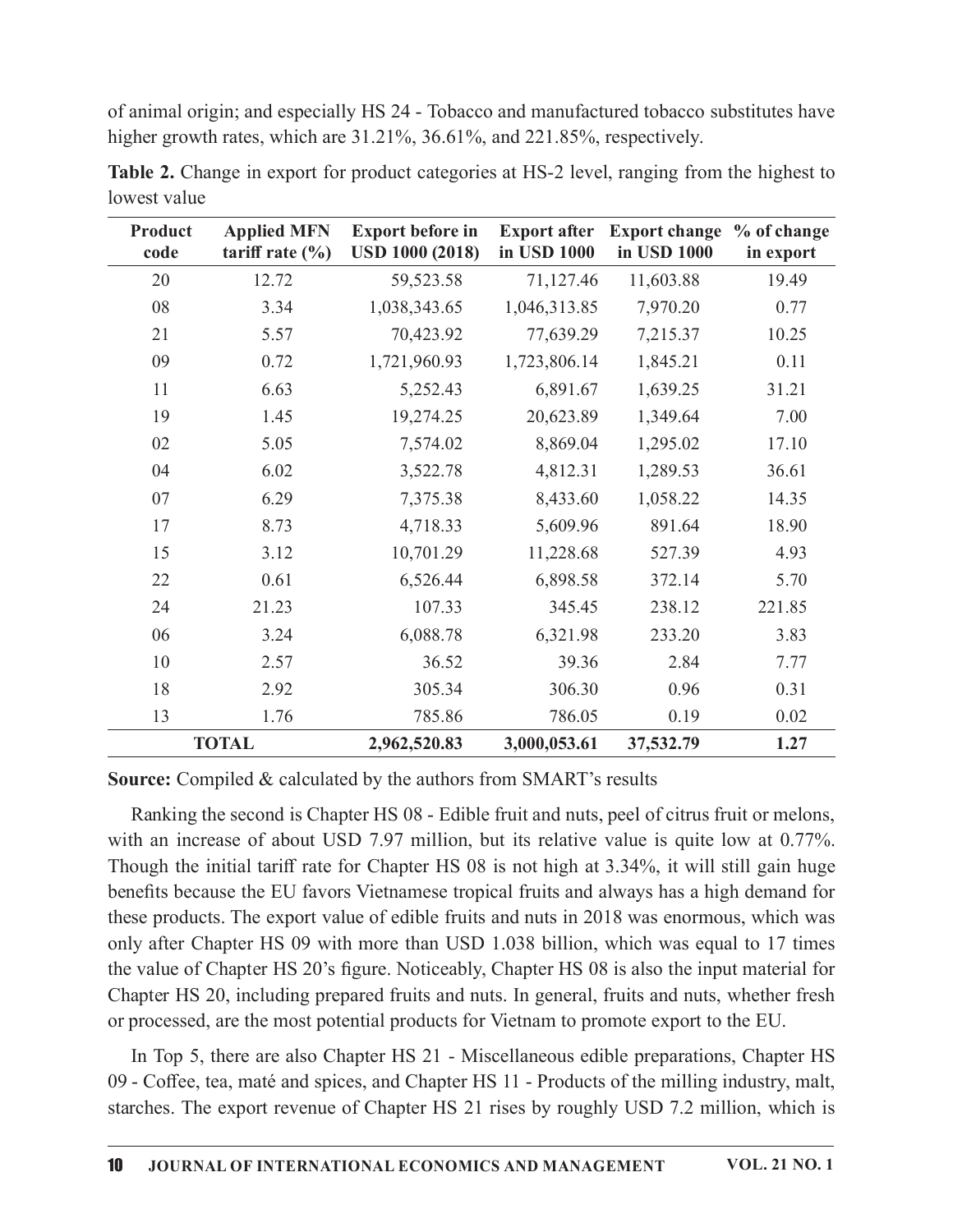## 4.2 Trade creation effect

|                                  |                                                    | 0902), pepper (HS 0904), and starch (HS 1108).                      |                                                                                                                                                                                                    |                                     |
|----------------------------------|----------------------------------------------------|---------------------------------------------------------------------|----------------------------------------------------------------------------------------------------------------------------------------------------------------------------------------------------|-------------------------------------|
| <b>4.2 Trade creation effect</b> |                                                    |                                                                     |                                                                                                                                                                                                    |                                     |
|                                  |                                                    |                                                                     | Of the total trade increase, the trade creation effect helps to bring around USD 15.04 million.<br>The results of the trade creation effect from the 0% tariff policy for each group, ranking from |                                     |
|                                  | highest to lowest value, are displayed in Table 3: |                                                                     |                                                                                                                                                                                                    |                                     |
|                                  |                                                    | Table 3. Trade creation effect for product categories at HS-2 level |                                                                                                                                                                                                    |                                     |
| <b>Product code</b>              | <b>Applied MFN</b><br>tariff rate $(\% )$          | <b>Export before in</b><br><b>USD 1000 (2018)</b>                   | <b>Trade creation</b><br>effect in USD 1000                                                                                                                                                        | % of total trade<br>creation effect |
| 20                               | 12.72                                              | 59,523.58                                                           | 3,878.93                                                                                                                                                                                           | 25.79                               |
| 08                               | 3.34                                               | 1,038,343.65                                                        | 3,104.13                                                                                                                                                                                           | 20.64                               |
| 21                               | 5.57                                               | 70,423.92                                                           | 2,540.27                                                                                                                                                                                           | 16.89                               |
| 11                               | 6.63                                               | 5,252.43                                                            | 1,285.79                                                                                                                                                                                           | 8.55                                |
| 09                               | 0.72                                               | 1,721,960.93                                                        | 986.35                                                                                                                                                                                             | 6.56                                |
| 02                               | 5.05                                               | 7,574.02                                                            | 742.74                                                                                                                                                                                             | 4.94                                |
| 19                               | 1.45                                               | 19,274.25                                                           | 681.95                                                                                                                                                                                             | 4.53                                |
| 04                               | 6.02                                               | 3,522.78                                                            | 524.30                                                                                                                                                                                             | 3.49                                |
| 07                               | 6.29                                               | 7,375.38                                                            | 351.46                                                                                                                                                                                             | 2.34                                |
| 17                               | 8.73                                               | 4,718.33                                                            | 285.16                                                                                                                                                                                             | 1.90                                |
| 15                               | 3.12                                               | 10,701.29                                                           | 269.06                                                                                                                                                                                             | 1.79                                |
| 24                               | 21.23                                              | 107.33                                                              | 183.55                                                                                                                                                                                             | 1.22                                |
| 22                               | 0.61                                               | 6,526.44                                                            | 108.08                                                                                                                                                                                             | 0.72                                |
| 06                               | 3.24                                               | 6,088.78                                                            | 97.74                                                                                                                                                                                              | 0.65                                |
| 10                               | 2.57                                               | 36.52                                                               | 0.92                                                                                                                                                                                               | 0.01                                |
| 18                               | 2.92                                               | 305.34                                                              | 0.43                                                                                                                                                                                               | 0.00                                |
| 13                               | 1.76                                               | 785.86                                                              | 0.10                                                                                                                                                                                               | 0.00                                |
| <b>TOTAL</b>                     |                                                    | 2,962,520.83                                                        | 15,040.95                                                                                                                                                                                          | 100.00                              |

Table 3. Trade creation effect for product categories at HS-2 level

Being compatible with the export change's results, trade creation happens most strongly in Chapter HS 20, which enjoys an export gain of nearly USD 3.88 million and accounts for up to 25.79% of the total effect. In the second position, products in Chapter HS 08 account for 20.64% of the total trade creation, with an estimated increase of USD 3.1 million. Likewise, Chapter 09 - Coffee, tea, maté, and spices is also in the Top 5, driven by the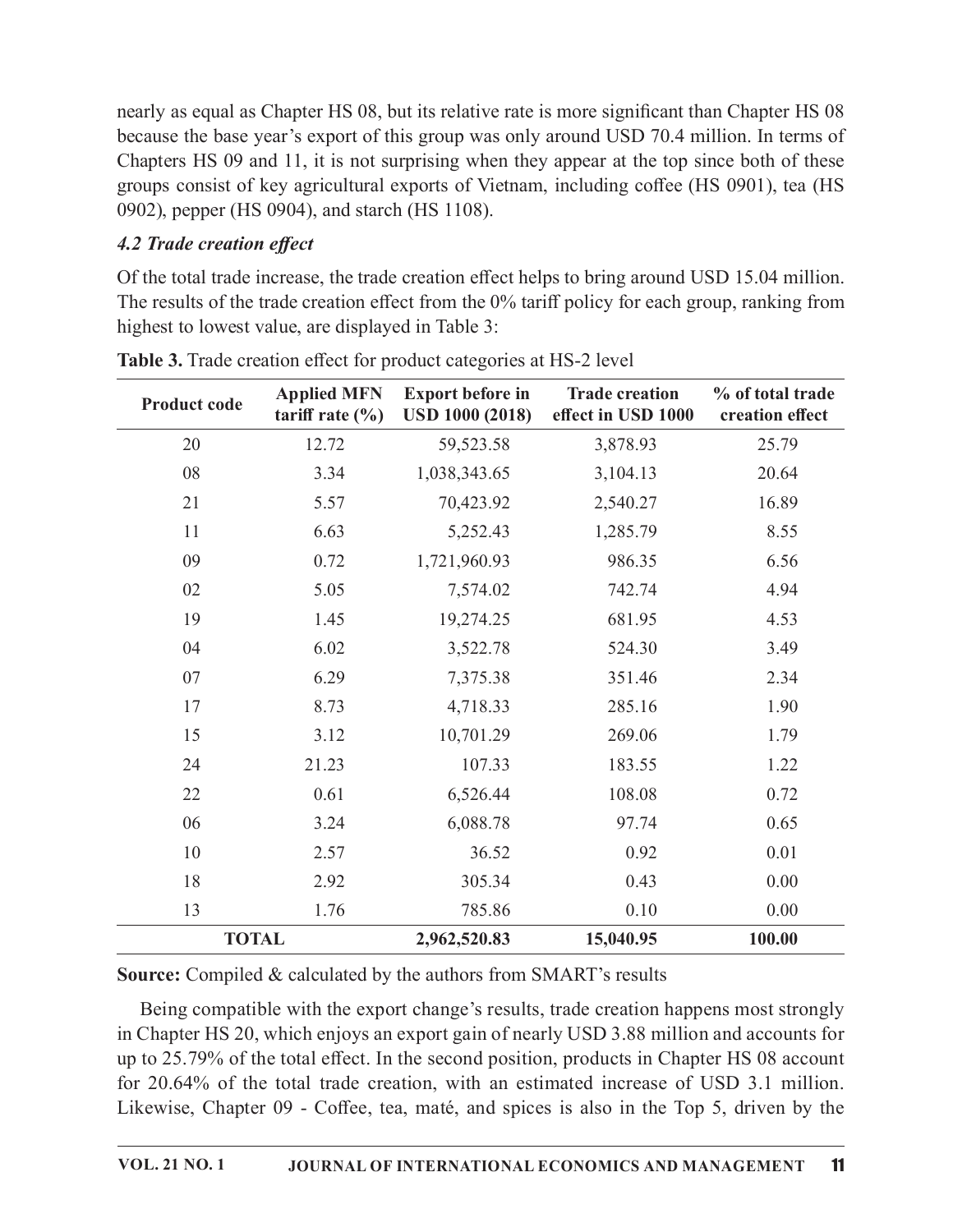extremely large initial export value, rather than the higher tariff rate. Conversely, the simple average MFN rate for Chapter HS 09 is among the lowest at only  $0.72\%$ . MFN tariff for coffee, in particular, is not high, varying between 3% and 4%. However, since the group's export value before the EVFTA reached over USD 1.7 billion in 2018, the effect of trade creation is also massive.

Besides, there are two more groups in the Top 5, which are Chapter HS 21 - Miscellaneous edible preparations and Chapter 11 - Products of the milling industry, malt, starches, inulin, and wheat gluten. They are predicted to gain over USD 2.54 million and USD 1.285 million, respectively, from the trade creation effect. In general, the trade creation effect tends to be the highest for the products that Vietnam has competitive advantages like fruits, coffee, tea, and starch and the lowest with products Vietnam has occasional export and does not have an advantage in producing, including Chapter HS 13, 18, 6 and 22. creation is also massive.<br>
Besides, there are two more groups in the Top 5, which are Chapter HS 21 - Miscellaneous<br>
and wheat gluten. They are predicted to gain over USD 2.54 million and USD 1.285 million,<br>
and wheat glut

|                     |                                               | advantage in producing, including Chapter HS 13, 18, 6 and 22.         | the highest for the products that Vietnam has competitive advantages like fruits, coffee, tea,<br>and starch and the lowest with products Vietnam has occasional export and does not have an                                                                                                                                                                                                                                                                                          |                                     |
|---------------------|-----------------------------------------------|------------------------------------------------------------------------|---------------------------------------------------------------------------------------------------------------------------------------------------------------------------------------------------------------------------------------------------------------------------------------------------------------------------------------------------------------------------------------------------------------------------------------------------------------------------------------|-------------------------------------|
|                     | Vietnam's agriculture export under the EVFTA. |                                                                        | Table 4 considers deeper the impact of the FTA on product line Chapter HS 09 and Chapter<br>HS 04. For Chapter HS 09, products HS 0901 - Coffee, whether or not roasted or decaffeinated,<br>coffee husks and skins, coffee substitutes containing coffee in any proportion alone makes up<br>USD 777,757 of total USD 986,351 trade creation of the group, accounting for 78.85%. This<br>proves that coffee is one of the most advantageous products as well as a strong driver for |                                     |
|                     |                                               | produce; birds' eggs; natural honey; edible products of animal origin) | Table 4. Trade creation effect for Chapter HS 0901 (Coffee) and Chapter HS 04 (Dairy                                                                                                                                                                                                                                                                                                                                                                                                  |                                     |
| <b>Product code</b> | <b>Applied MFN</b><br>tariff rate $(\% )$     | <b>Export before in</b><br><b>USD 1000 (2018)</b>                      | <b>Trade creation</b><br>effect in USD 1000                                                                                                                                                                                                                                                                                                                                                                                                                                           | % of total trade<br>creation effect |
|                     |                                               | <b>HS 0901</b>                                                         |                                                                                                                                                                                                                                                                                                                                                                                                                                                                                       |                                     |
| 0901                | 2.9                                           | 1,536,294.14                                                           | 777.76                                                                                                                                                                                                                                                                                                                                                                                                                                                                                | 100                                 |
| 09011               |                                               | 1,502,318.88                                                           | $\boldsymbol{0}$                                                                                                                                                                                                                                                                                                                                                                                                                                                                      | $\overline{0}$ .                    |
| 090112              | 4.8                                           | 32,018.80                                                              | 718.38                                                                                                                                                                                                                                                                                                                                                                                                                                                                                | 92.37                               |
| 090121              | 2.6                                           | 1,883.64                                                               | 57.60                                                                                                                                                                                                                                                                                                                                                                                                                                                                                 | 7.41                                |
| 090122              | 3.1                                           | 2.55                                                                   | 0.05                                                                                                                                                                                                                                                                                                                                                                                                                                                                                  | 0.01                                |
| 090190              | $\overline{4}$                                | 70.27                                                                  | 1.73                                                                                                                                                                                                                                                                                                                                                                                                                                                                                  | 0.22                                |
|                     |                                               | <b>HS 04</b>                                                           |                                                                                                                                                                                                                                                                                                                                                                                                                                                                                       |                                     |
| 040790              | 4.2                                           | 0.69                                                                   | 0.01                                                                                                                                                                                                                                                                                                                                                                                                                                                                                  | 0.00                                |
| 040899              | $\boldsymbol{0}$                              | 2.23                                                                   | $\boldsymbol{0}$                                                                                                                                                                                                                                                                                                                                                                                                                                                                      | 0.00                                |
| 040900              | 17.3                                          | 3,426.82                                                               | 503.01                                                                                                                                                                                                                                                                                                                                                                                                                                                                                | 95.94                               |
| 041000              | 2.6                                           | 93.04                                                                  | 21.28                                                                                                                                                                                                                                                                                                                                                                                                                                                                                 | 4.06                                |
|                     |                                               | Source: Compiled & calculated by the authors from SMART's results      | Going deeper into each product line, the simulation result indicates that Chapter HS<br>090112 - Coffee, not roasted, decaffeinated will gain the largest effect, with 92.37% of                                                                                                                                                                                                                                                                                                      |                                     |

produce; birds' eggs; natural honey; edible products of animal origin)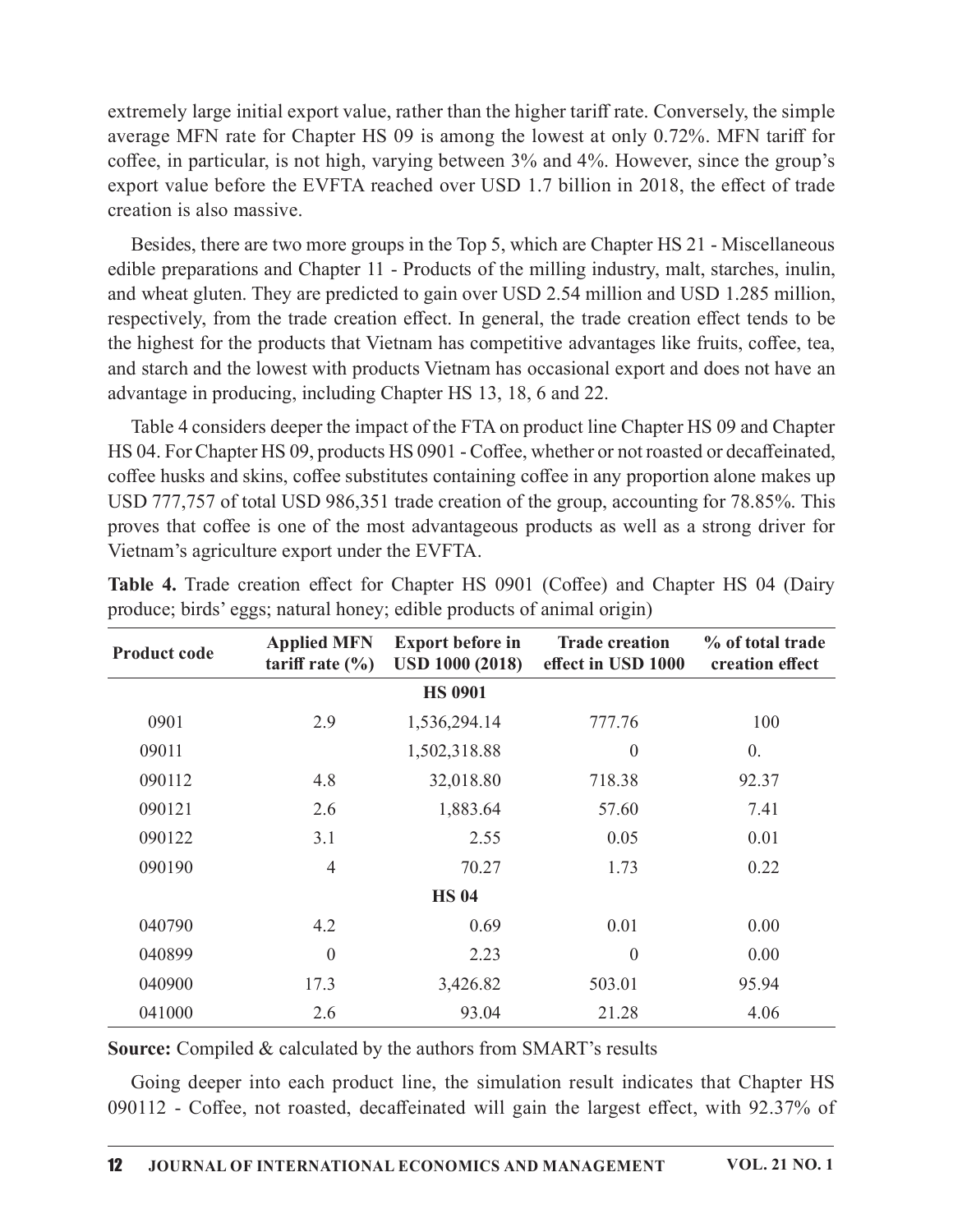the whole 0901. Though Product 090111 - Coffee, not roasted, not decaffeinated, had a distinctive export value of all lines in the base year, trade of this product will not have any change because the applied MFN rate for it has already been  $0\%$ . The remaining lines only witness minor effects, including Product 090121 - Coffee, roasted, not decaffeinated; 090122 - Coffee, roasted, decaffeinated; Product 090190 - Other (coffee husks and skins, coffee substitutes containing coffee). In general, the trade of roasted coffee is not as high as unroasted coffee.

This result stems from the factual situation of Vietnam's coffee industry. Vietnam is the second-largest coffee exporter in the world after Brazil, which mainly exports raw coffee beans rather than processed coffee. In 2018, processed coffee and instant coffee only accounted for 7% of the total export amount while coffee beans made up over 90% (Tam, 2019). Therefore, the profit was incompatible with the export volume because processed coffee always brings about higher profits than raw coffee.

|                        | about higher profits than raw coffee.     |                                                                   |                                                                                                                                                                                                                                                                                                                                                                                                                                                                                                                                                                                |                                     |
|------------------------|-------------------------------------------|-------------------------------------------------------------------|--------------------------------------------------------------------------------------------------------------------------------------------------------------------------------------------------------------------------------------------------------------------------------------------------------------------------------------------------------------------------------------------------------------------------------------------------------------------------------------------------------------------------------------------------------------------------------|-------------------------------------|
| from the EVFTA.        |                                           |                                                                   | For Chapter HS 04, almost all trade creation effect comes from Product 040900 – Natural<br>honey, which accounts for approximately 96% of the total value, and the reduction in tariff<br>is expected to bring about USD 503,006 for this product. In the base year, natural honey<br>was the goods having the highest MFN tariff at 17.3% but trade value reached a dominant<br>figure of over USD 3.4 million while trade in other products in this group was relatively low.<br>Therefore, natural honey is a potential product of Vietnam that takes the largest advantage |                                     |
| highest trade creation |                                           |                                                                   | <b>Table 5.</b> The top five product lines of Chapter/Group HS 08 (edible fruits and nuts) and<br>Chapter HS 20 (preparations of vegetables, fruit, nuts, or other parts of plants) have the                                                                                                                                                                                                                                                                                                                                                                                   |                                     |
| <b>Product code</b>    | <b>Applied MFN</b><br>tariff rate $(\% )$ | <b>Export before in</b><br><b>USD 1000 (2018)</b>                 | <b>Trade creation</b><br>effect in USD 1000                                                                                                                                                                                                                                                                                                                                                                                                                                                                                                                                    | % of total trade<br>creation effect |
|                        |                                           | <b>HS 08</b>                                                      |                                                                                                                                                                                                                                                                                                                                                                                                                                                                                                                                                                                |                                     |
| 80550                  | 7.65                                      | 16,983.05                                                         | 1,084.77                                                                                                                                                                                                                                                                                                                                                                                                                                                                                                                                                                       | 34.95                               |
| 81090                  | 3.53                                      | 29,594.98                                                         | 998.60                                                                                                                                                                                                                                                                                                                                                                                                                                                                                                                                                                         | 32.17                               |
| 81190                  | 5.94                                      | 16,226.88                                                         | 782.01                                                                                                                                                                                                                                                                                                                                                                                                                                                                                                                                                                         | 25.19                               |
| 81320                  | 6.1                                       | 1,303.29                                                          | 98.40                                                                                                                                                                                                                                                                                                                                                                                                                                                                                                                                                                          | 3.17                                |
| 81350                  | 3.64                                      | 822.20                                                            | 59.16                                                                                                                                                                                                                                                                                                                                                                                                                                                                                                                                                                          | 1.91                                |
|                        |                                           | <b>HS 20</b>                                                      |                                                                                                                                                                                                                                                                                                                                                                                                                                                                                                                                                                                |                                     |
| 200989                 | 11.15                                     | 5,197.00                                                          | 1,438.84                                                                                                                                                                                                                                                                                                                                                                                                                                                                                                                                                                       | 37.09                               |
| 200899                 | 11.75                                     | 1,378.21                                                          | 525.87                                                                                                                                                                                                                                                                                                                                                                                                                                                                                                                                                                         | 13.56                               |
| 200819                 | 3.47                                      | 895.43                                                            | 375.18                                                                                                                                                                                                                                                                                                                                                                                                                                                                                                                                                                         | 9.67                                |
| 200949                 | 15.61                                     | 739.16                                                            | 298.91                                                                                                                                                                                                                                                                                                                                                                                                                                                                                                                                                                         | 7.71                                |
| 200110                 | 14.1                                      | 631.76                                                            | 293.78                                                                                                                                                                                                                                                                                                                                                                                                                                                                                                                                                                         | 7.57                                |
|                        |                                           | Source: Compiled & calculated by the authors from SMART's results |                                                                                                                                                                                                                                                                                                                                                                                                                                                                                                                                                                                |                                     |
| <b>VOL. 21 NO. 1</b>   |                                           |                                                                   | JOURNAL OF INTERNATIONAL ECONOMICS AND MANAGEMENT                                                                                                                                                                                                                                                                                                                                                                                                                                                                                                                              | 13                                  |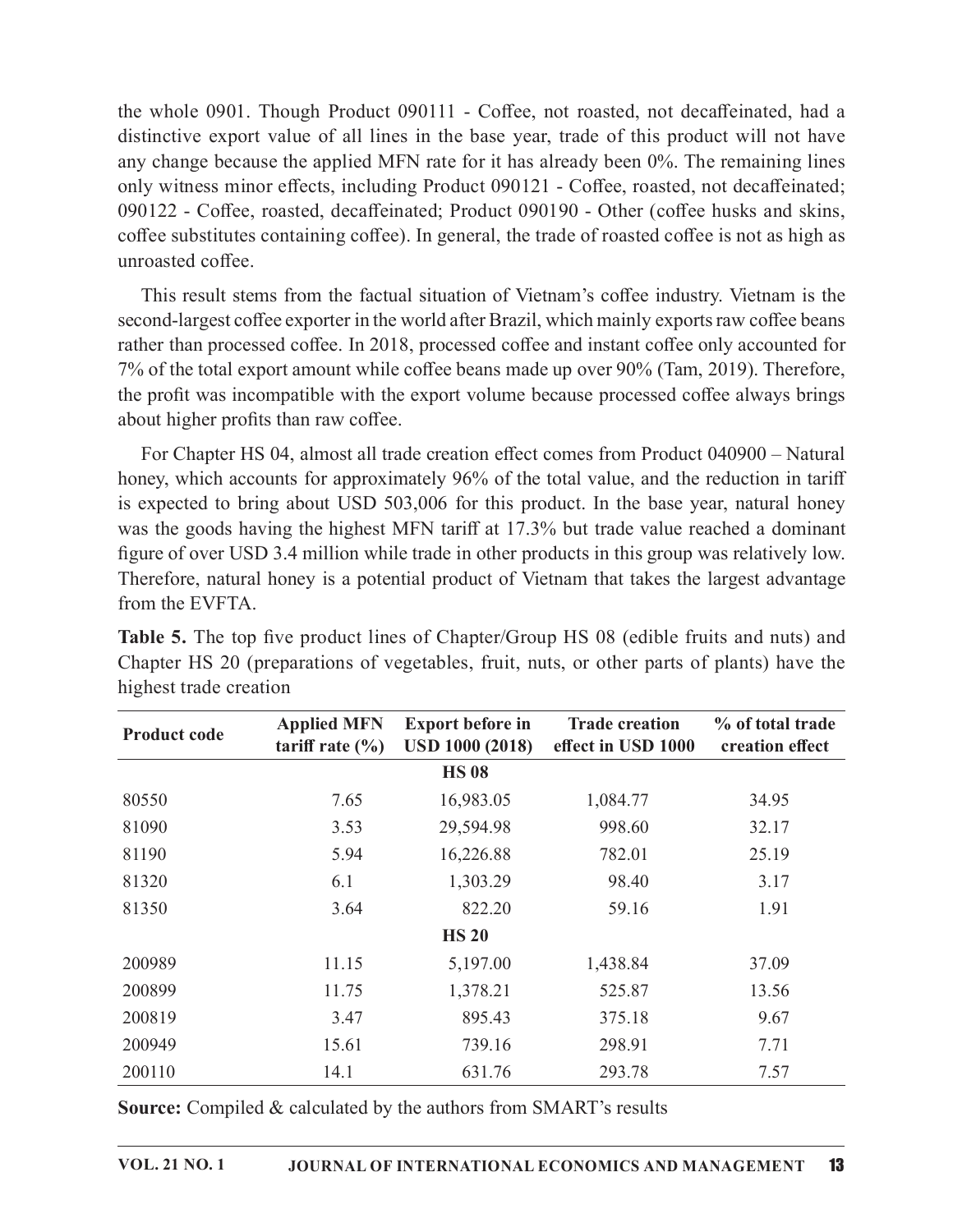For Chapter HS 08, Product line HS 080550 - Lemons and limes will be the most affected when making up nearly 35% of the total effect for the whole group. Having a narrow gap from it, Product line HS 081090, which contains a variety of tropical fruits like longans, lychees, rambutans, langsat (lanzones/longkong), and jackfruit, accounts for 31.17% trade creation, which is equal to USD 998,598.

The other three Product lines 081190, 081320, and 081350 are all dried and processed fruits or nuts. Though being in the Top 5, the sum of these groups is at USD 939,560, which is less than Product lines 080550 or 081090 alone. The reason why trade in processed fruits of Vietnam with the EU was so low is that our processing industry of agricultural products is still weak and insufficient. At the moment, the whole nation only has 150 fruit processing agencies.

In terms of processed vegetables and fruit, Product line HS 200989 - Juice of any other single fruit or vegetable, witnesses the highest trade creation effect of around 37% and is expected to gain over USD 1.43 million. Ranked closest to it are Products lines such as HS 200899 and HS 200819 - Fruit, nuts, and other edible parts of plants, otherwise prepared or preserved, of which Product line HS 200899 includes lychees, longans, and other tropical fruits, and Product line HS 200819 is mixtures, mainly cashew nuts, which areall the specialties of Vietnam.

The country has an advantage in planting and producing input materials for those groups. According to Vietnam's Institute of Agriculture Science, Vietnam has about 160,000 ha of plantation area of longans, lychees, rambutans, which brings about USD 320 million from export in 2018 (Chu, 2019).

#### 4.3 Trade diversion effect

Trade diversion effect for product categories at HS-2 level, ranking from highest to lowest value is shown in Table 6. The results reveal that the total trade diversion effect is worth about USD 22.49 million, which is nearly 1.5 times as large as the trade creation effect. This explains that the EVFTA will lead to higher export of Vietnam's agricultural goods because expected to gain over USD 1.43 million. Ranked closest to it are Products lines such as HS 200899 and IIS 200819 - Fruit, nuts, and other edible parts of plants, otherwise prepared or preserved, of which Product line HS 20 agricultural exporters to the EU thanks to tariff reduction.

Chapter HS 20 continues to be the highest increasing group, which accounts for34.35% of the total effect. Chapter HS 08 and HS 21 also make up significant proportions of over  $20\%$ , of which the trade diversion happening in the remaining groups is quite weak at less than  $4\%$ . While Vietnam will gain enormously when exporting to the EU, it is important to identify the non-EVFTA countries whose trade to the EU will be mostly diverted as a result of full tariff liberalization for Vietnamese goods. Tables 7 to 10 provide a list of the top 10 non-EVFTA countries that will suffer the largest losses in some key agricultural exports to the EU when a 0% tariff rate is applied for Vietnam.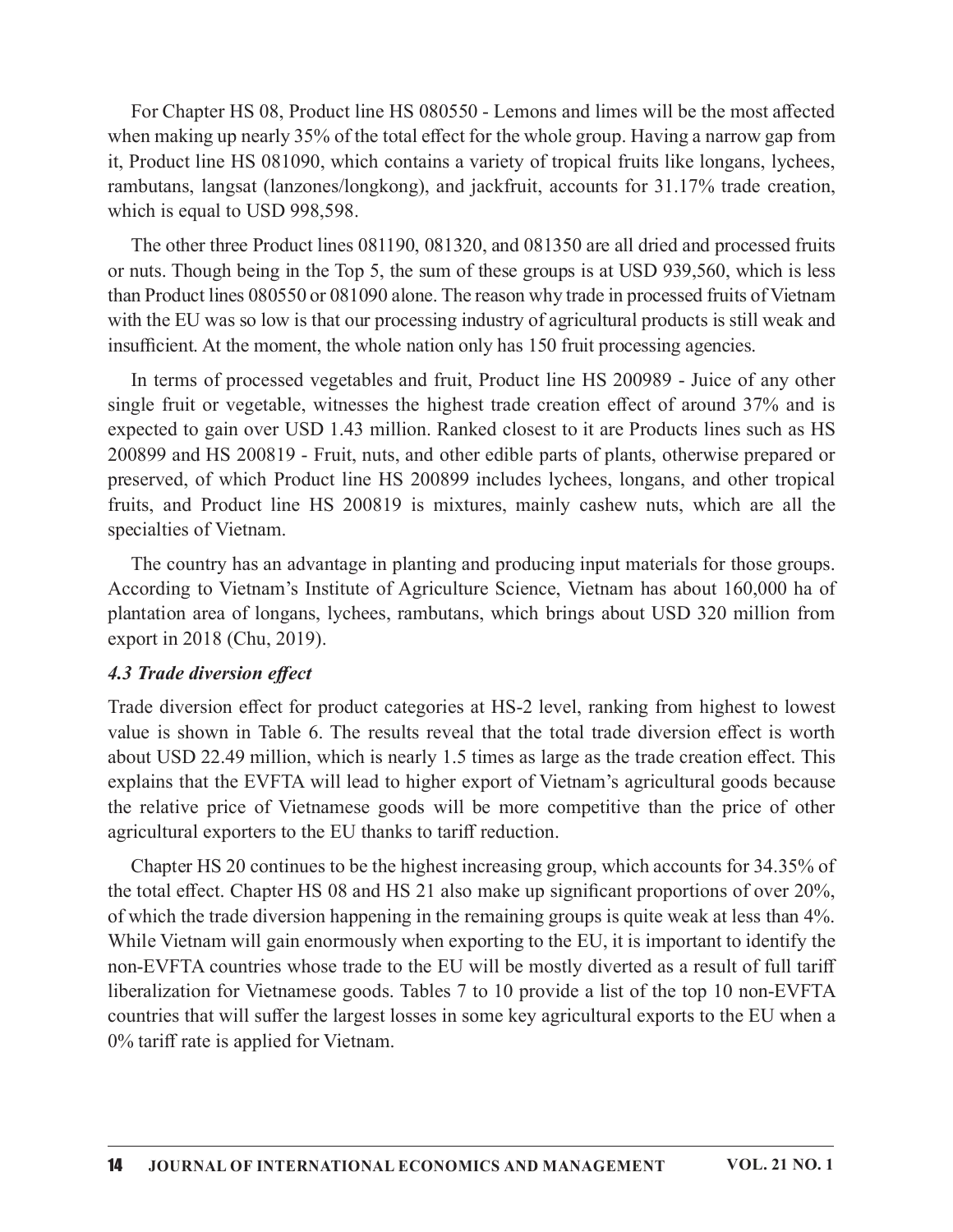| <b>Product code</b> | <b>Total trade effect</b><br>in USD 1000 | <b>Trade creation</b><br>effect in USD 1000 | <b>Trade diversion</b><br>effect in USD 1000 | % of total trade<br>diversion effect |
|---------------------|------------------------------------------|---------------------------------------------|----------------------------------------------|--------------------------------------|
| 20                  | 11,603.88                                | 3,878.93                                    | 7,724.95                                     | 34.35                                |
| 08                  | 7,970.20                                 | 3,104.13                                    | 4,866.08                                     | 21.63                                |
| 21                  | 7,215.37                                 | 2,540.27                                    | 4,675.10                                     | 20.79                                |
| 09                  | 1,845.21                                 | 986.35                                      | 858.85                                       | 3.82                                 |
| 04                  | 1,289.53                                 | 524.30                                      | 765.23                                       | 3.40                                 |
| 07                  | 1,058.22                                 | 351.46                                      | 706.76                                       | 3.14                                 |
| 19                  | 1,349.64                                 | 681.95                                      | 667.70                                       | 2.97                                 |
| 17                  | 891.64                                   | 285.16                                      | 606.47                                       | 2.70                                 |
| 02                  | 1,295.02                                 | 742.74                                      | 552.28                                       | 2.46                                 |
| 11                  | 1,639.25                                 | 1,285.80                                    | 353.46                                       | 1.57                                 |
| 22                  | 372.14                                   | 108.08                                      | 264.07                                       | 1.17                                 |
| 15                  | 527.39                                   | 269.06                                      | 258.33                                       | 1.15                                 |
| 06                  | 233.20                                   | 97.74                                       | 135.46                                       | 0.60                                 |
| 24                  | 238.12                                   | 183.55                                      | 54.57                                        | 0.24                                 |
| 10                  | 2.84                                     | 0.92                                        | 1.91                                         | 0.01                                 |
| 18                  | 0.96                                     | 0.43                                        | 0.53                                         | 0.00                                 |
| 13                  | 0.19                                     | 0.10                                        | 0.09                                         | 0.00                                 |
| <b>TOTAL</b>        | 37,532.79                                | 15,040.95                                   | 22,491.84                                    | 100.00                               |

Table 6. Trade diversion effect for product categories at HS-2 level

Source: Compiled & calculated by the authors from SMART's results

Table 7. Top 10 non-EVFTA countries that account for the largest extent of trade diversion for coffee (HS 0901)

| Reporter<br>name | Partner name         | <b>Exports before in</b><br><b>USD 1000</b> | <b>Exports after in</b><br><b>USD 1000</b> | <b>Export change in</b><br>revenue in USD 1000 |
|------------------|----------------------|---------------------------------------------|--------------------------------------------|------------------------------------------------|
| EU               | Mexico               | 112,670.82                                  | 112,329.11                                 | $-341.71$                                      |
| EU               | Colombia             | 572,785.98                                  | 572,654.64                                 | $-131.339$                                     |
| EU               | <b>Brazil</b>        | 2,321,582.09                                | 2,321,510.09                               | $-71.994$                                      |
| EU               | Canada               | 2,434.96                                    | 2,363.19                                   | $-71.778$                                      |
| <b>EU</b>        | Switzerland          | 1,825,257.00                                | 1,825,186.57                               | $-70.379$                                      |
| EU               | Honduras             | 663,725.48                                  | 663,693.82                                 | $-31.66$                                       |
| EU               | <b>United States</b> | 19,825.36                                   | 19,804.27                                  | $-21.093$                                      |
| EU               | Peru                 | 393,331.09                                  | 393,316.13                                 | $-14.958$                                      |
| EU               | Uganda               | 336,715.81                                  | 336,706.34                                 | $-9.472$                                       |
| EU               | Ethiopia             | 290,165.95                                  | 290,158.49                                 | $-7.462$                                       |

Source: Compiled & calculated by the authors from SMART's results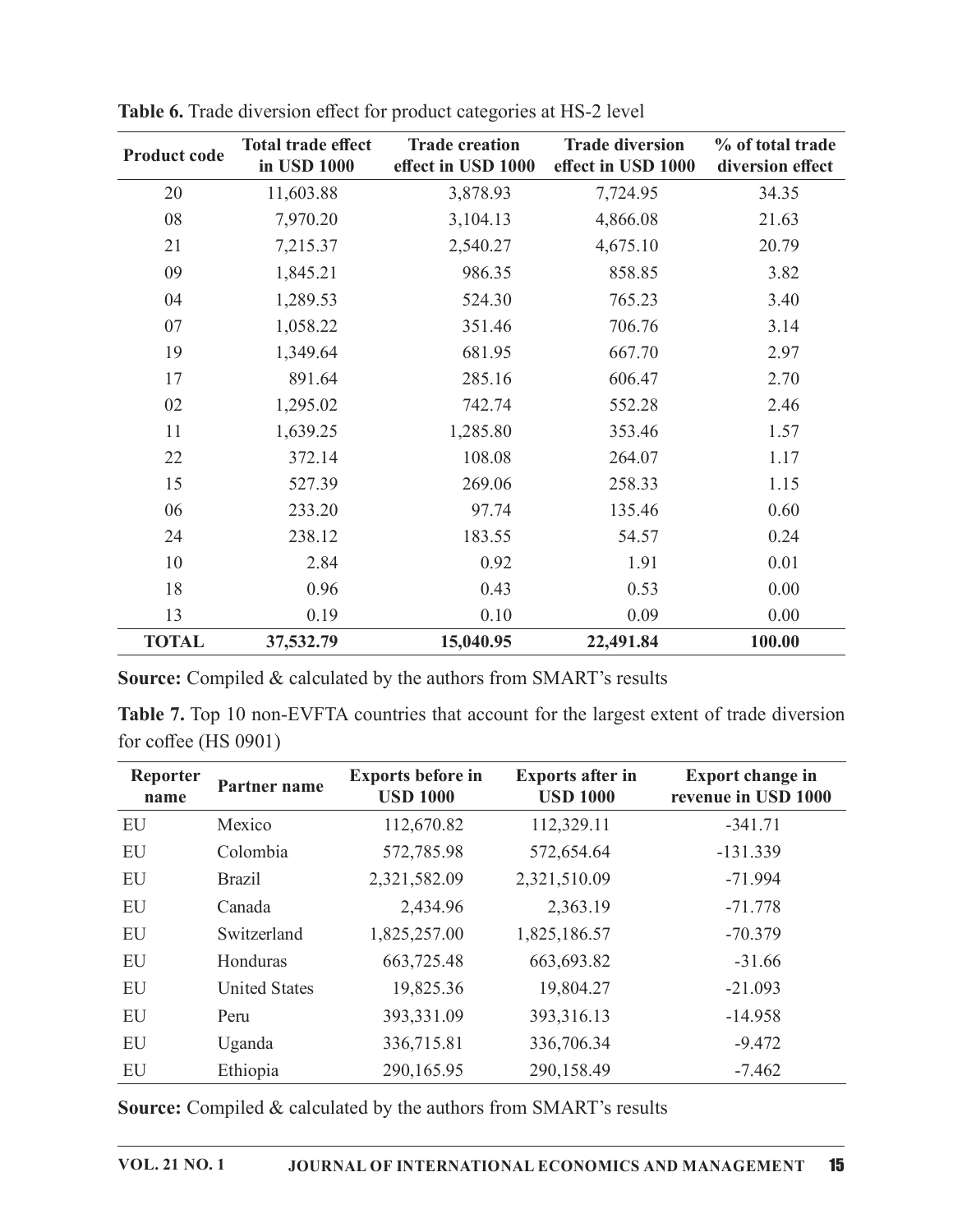The top three countries that will suffer the largest losses in coffee export from the EVFTA are Mexico, Colombia, and Brazil, which are shown in Table 7. Mexico is estimated to lose most heavily with USD 341,710. Colombia will lose USD 131,339 while Brazil will just reduce about half of Colombia's with USD 71,994. To explain this, Mexican coffee mainly took benefit of lower prices due to  $0\%$  import duty to the EU as a result of the EU-Mexico trade agreement. When Vietnam is also granted the same benefit after the EVFTA takes effect, it is hard for Mexico to compete with Vietnamese coffee.

Regarding Brazil, as a member of the MERCOSUR group, although this country finished the negotiation process of the EU-MERCOSUR FTA on 28 June 2019, this agreement has not yet become effective. At present, Brazil's coffee is still facing a relatively high tariff with 9% for instant coffee and 7.5% for roasted and ground coffee. For Colombia, though the EU's duty for their coffee has already been 0% thanks to their trade agreement with the EU within the Andean Community, Colombia does not have comparative advantages in producing coffee compared with Vietnam. A part of their exports will be replaced by Vietnamese coffee. rade agreement. When Vietnam is also granted the same benefit after the EVFTA takes effect,<br>
it hard for Mexico to compete with Vietnamese coffee.<br>
Regarding Brazil, as a member of the MERCOSUR group, although this country

|                         |                                    | it is hard for Mexico to compete with Vietnamese coffee.          |                                            |                                                                                                                                                                                                                                                                                                                                                                                                                                                                                                                                                                                                                                                  |
|-------------------------|------------------------------------|-------------------------------------------------------------------|--------------------------------------------|--------------------------------------------------------------------------------------------------------------------------------------------------------------------------------------------------------------------------------------------------------------------------------------------------------------------------------------------------------------------------------------------------------------------------------------------------------------------------------------------------------------------------------------------------------------------------------------------------------------------------------------------------|
| Vietnamese coffee.      |                                    |                                                                   |                                            | Regarding Brazil, as a member of the MERCOSUR group, although this country finished<br>the negotiation process of the EU-MERCOSUR FTA on 28 June 2019, this agreement has<br>not yet become effective. At present, Brazil's coffee is still facing a relatively high tariff<br>with 9% for instant coffee and 7.5% for roasted and ground coffee. For Colombia, though<br>the EU's duty for their coffee has already been 0% thanks to their trade agreement with<br>the EU within the Andean Community, Colombia does not have comparative advantages<br>in producing coffee compared with Vietnam. A part of their exports will be replaced by |
|                         | for edible fruits and nuts (HS 08) |                                                                   |                                            | <b>Table 8.</b> Top 10 non-EVFTA countries that account for the largest extent of trade diversion                                                                                                                                                                                                                                                                                                                                                                                                                                                                                                                                                |
| <b>Reporter</b><br>name | Partner name                       | <b>Exports before in</b><br><b>USD 1000</b>                       | <b>Exports after in</b><br><b>USD 1000</b> | <b>Export change in</b><br>revenue in USD 1000                                                                                                                                                                                                                                                                                                                                                                                                                                                                                                                                                                                                   |
| EU                      | Argentina                          | 583,324.86                                                        | 582,711.86                                 | $-612.99$                                                                                                                                                                                                                                                                                                                                                                                                                                                                                                                                                                                                                                        |
| EU                      | Turkey                             | 2,158,572.77                                                      | 2,158,075.03                               | $-497.74$                                                                                                                                                                                                                                                                                                                                                                                                                                                                                                                                                                                                                                        |
| EU                      | South Africa                       | 2,385,337.20                                                      | 2,384,881.05                               | $-456.14$                                                                                                                                                                                                                                                                                                                                                                                                                                                                                                                                                                                                                                        |
| EU                      | Colombia                           | 1,599,880.04                                                      | 1,599,541.67                               | $-338.43$                                                                                                                                                                                                                                                                                                                                                                                                                                                                                                                                                                                                                                        |
| EU                      | <b>Brazil</b>                      | 1,144,715.16                                                      | 1,144,420.41                               | $-294.75$                                                                                                                                                                                                                                                                                                                                                                                                                                                                                                                                                                                                                                        |
| EU                      | Peru                               | 1,715,989.81                                                      | 1,715,702.33                               | $-287.47$                                                                                                                                                                                                                                                                                                                                                                                                                                                                                                                                                                                                                                        |
| EU                      | Mexico                             | 426,371.12                                                        | 426,115.00                                 | $-256.12$                                                                                                                                                                                                                                                                                                                                                                                                                                                                                                                                                                                                                                        |
| EU                      | Canada                             | 124,011.11                                                        | 123,773.59                                 | $-237.52$                                                                                                                                                                                                                                                                                                                                                                                                                                                                                                                                                                                                                                        |
| EU                      | Madagascar                         | 67,311.44                                                         | 67,091.57                                  | $-219.86$                                                                                                                                                                                                                                                                                                                                                                                                                                                                                                                                                                                                                                        |
| EU                      | Ukraine                            | 208,610.20                                                        | 208,425.95                                 | $-184.24$                                                                                                                                                                                                                                                                                                                                                                                                                                                                                                                                                                                                                                        |
|                         |                                    | Source: Compiled & calculated by the authors from SMART's results |                                            | Regarding edible fruits and nuts, the results of trade diversion from Table 8 show that<br>Argentina will be the most negatively affected country from the EVFTA, with an estimated<br>$\frac{1}{2}$ loss of nearly USD 613,000 export turnover. After Argenting. Turkey and South Africa will                                                                                                                                                                                                                                                                                                                                                   |

Table 8. Top 10 non-EVFTA countries that account for the largest extent of trade diversion for edible fruits and nuts  $(HS 08)$ 

Regarding edible fruits and nuts, the results of trade diversion from Table 8 show that Argentina will be the most negatively affected country from the EVFTA, with an estimated loss of nearly USD 613,000 export turnover. After Argentina, Turkey and South Africa will lose almost the same, which are USD 497,735 and USD 456,140, respectively.

Currently, products of the Chapter HS 08 from Argentina and Brazil exported to the EU market are still facing high tariff rates of 6.96% and 5.94%, respectively, on average, while most tariff lines in this group were reduced to 0% for Turkey, South Africa, and Colombia. However, South American countries are still important agricultural suppliers for the EU.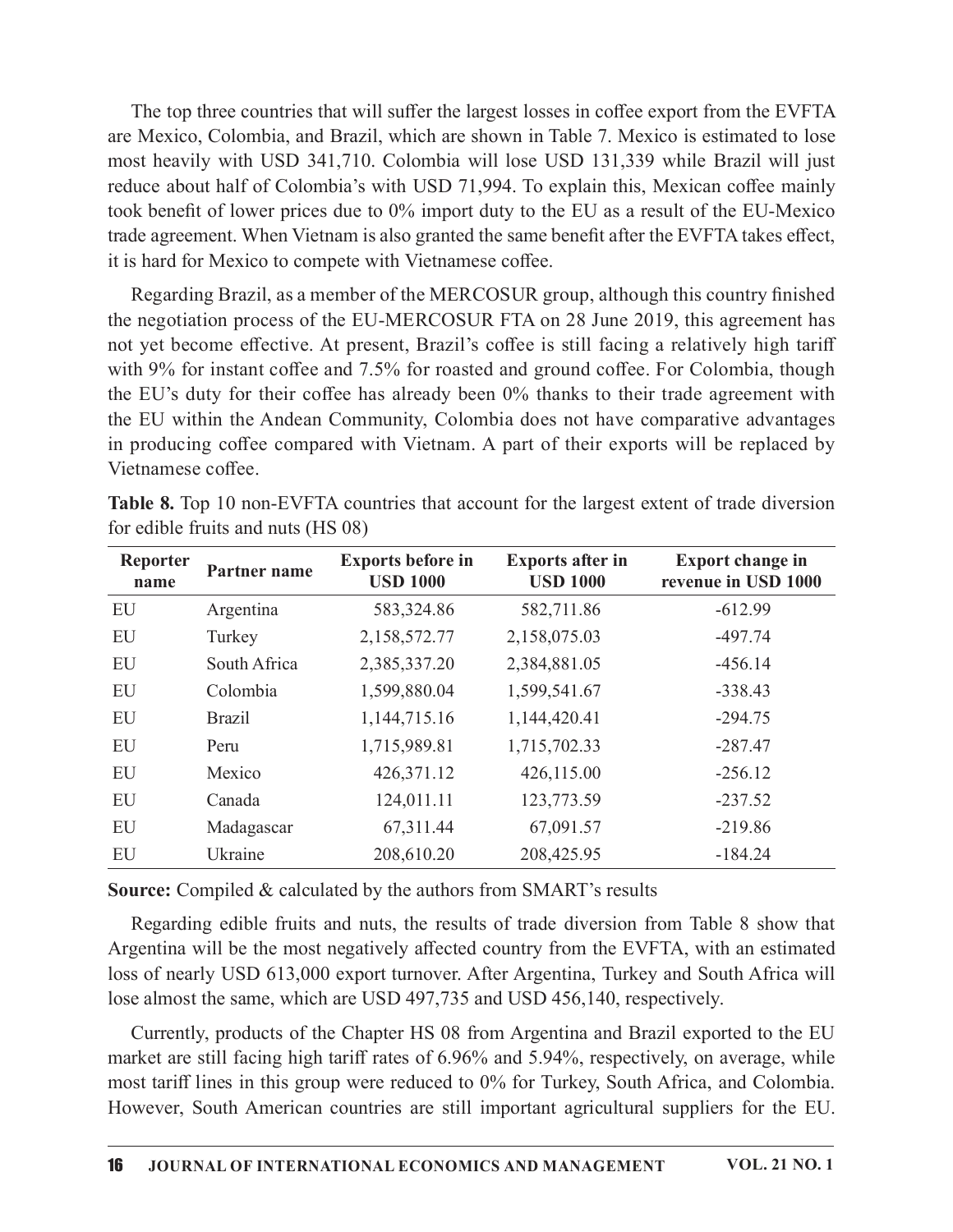|                               |               | accounting for 36.3% of its total export to the world.                 |                                            | In 2018, Argentina exported over USD 366 million edible fruits and nuts to this market,                                                                                                                                                                                                                                                                                                |
|-------------------------------|---------------|------------------------------------------------------------------------|--------------------------------------------|----------------------------------------------------------------------------------------------------------------------------------------------------------------------------------------------------------------------------------------------------------------------------------------------------------------------------------------------------------------------------------------|
|                               |               | billion to the EU, accounting for 45.75% of export value to the world. |                                            | Ranking second and third in the list are Turkey and South Africa. Both of these countries<br>are among the biggest exporters of fresh fruits in the world. In 2018, Turkey exported USD<br>1.89 billion to the EU, representing 47.7% of the total value. South Africa exported USD 1.68<br>Table 9. Top 10 non-EVFTA countries that account for the largest extent of trade diversion |
| for HS 04<br>Reporter<br>name | Partner name  | <b>Exports before in</b><br><b>USD 1000</b>                            | <b>Exports after in</b><br><b>USD 1000</b> | <b>Export change in</b><br>revenue in USD 1000                                                                                                                                                                                                                                                                                                                                         |
| EU                            | China         | 153,807.56                                                             | 153,619.63                                 | $-187.94$                                                                                                                                                                                                                                                                                                                                                                              |
| EU                            | Ukraine       | 110,274.52                                                             | 110,147.20                                 | $-127.31$                                                                                                                                                                                                                                                                                                                                                                              |
| EU                            | Mexico        | 80,092.39                                                              | 79,985.82                                  | $-106.57$                                                                                                                                                                                                                                                                                                                                                                              |
| EU                            | Argentina     | 64,180.53                                                              | 64,099.24                                  | $-81.29$                                                                                                                                                                                                                                                                                                                                                                               |
| EU                            | New Zealand   | 59,115.87                                                              | 59,038.15                                  | $-77.72$                                                                                                                                                                                                                                                                                                                                                                               |
|                               | Chile         | 30,016.14                                                              | 29,976.62                                  | $-39.52$                                                                                                                                                                                                                                                                                                                                                                               |
| EU                            |               | 25,121.40                                                              | 25,088.90                                  | $-32.50$                                                                                                                                                                                                                                                                                                                                                                               |
| EU                            | <b>Brazil</b> |                                                                        |                                            |                                                                                                                                                                                                                                                                                                                                                                                        |
| EU                            | Turkey        | 19,825.37                                                              | 19,799.48                                  | $-25.89$                                                                                                                                                                                                                                                                                                                                                                               |
| EU                            | Uruguay       | 12,746.06                                                              | 12,729.51                                  | $-16.54$                                                                                                                                                                                                                                                                                                                                                                               |

Table 9. Top 10 non-EVFTA countries that account for the largest extent of trade diversion for HS 04

For Chapter HS 04 in Table 9, the country that will be most affected by trade diversion from EVFTA is China, with the estimation of USD 187,938 loss. Ukraine, Mexico, and Argentina are the followers. Both Ukraine and Mexico will lose over USD 100,000 while Argentina reduces about USD 81,289. The top countries on the list are the main honey exporters to the EU. According to Europa's statistics in 2018, imports of honey from non-EU countries came mainly from China with 80,000 tons, accounting for 39% of total extra-EU honey imports, which is ahead of Ukraine with 41,000 tons accounting for 20%). This figure is followed by Argentina  $(25,000 \text{ tons}, 12\%)$ , Mexico  $(21,000 \text{ tons}, 10\%)$ , and Chile (8,000 tons, 4%).

Apart from Ukraine, which is a beneficiary of the EU's Generalized System of Preferences (GSP), China, Mexico and Argentina are all facing the same MFN tariff rate as Vietnam for natural honey when exporting to the EU market. This rate is among the highest rates of all agricultural products. Therefore, if the tariff rate of Vietnamese natural honey is fully eliminated within the EVFTA, the relative price of Vietnamese honey will be considerably cheaper than Chinese, Mexican, or Argentina's honey. A part of honey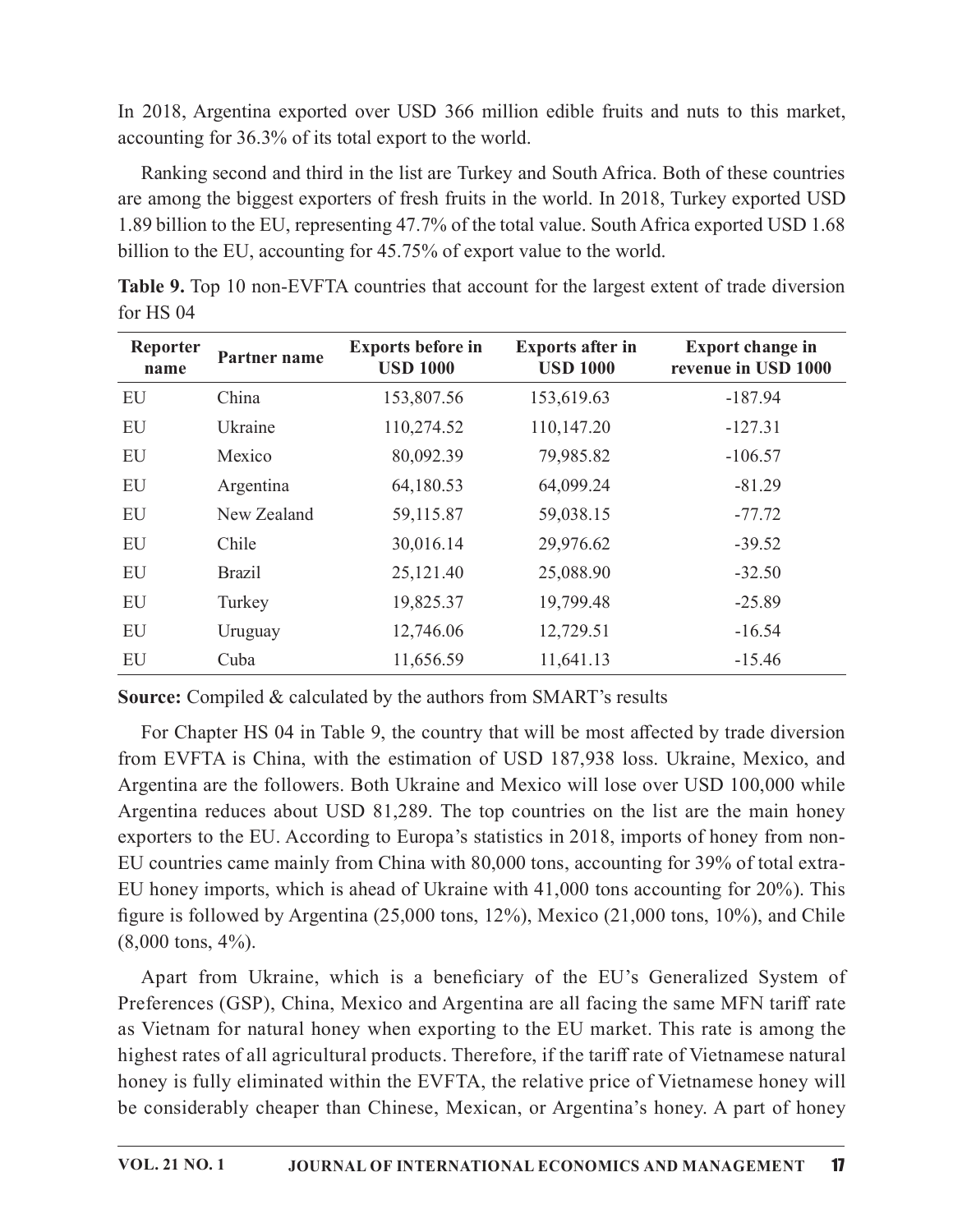imported from these countries before will be substituted by Vietnam's products if the<br>same quality is guaranteed.<br>**Table 10.** Top 10 non-EVFTA countries that account for the largest extent of trade diversion<br>for HS 20 same quality is guaranteed.

|                              | same quality is guaranteed. |                                 |                                 | imported from these countries before will be substituted by Vietnam's products if the<br>Table 10. Top 10 non-EVFTA countries that account for the largest extent of trade diversion |
|------------------------------|-----------------------------|---------------------------------|---------------------------------|--------------------------------------------------------------------------------------------------------------------------------------------------------------------------------------|
| for HS 20<br><b>Reporter</b> | Partner name                | <b>Exports before in</b>        | <b>Exports after in</b>         | <b>Export change in</b>                                                                                                                                                              |
| name<br>EU                   | Turkey                      | <b>USD 1000</b><br>1,236,063.26 | <b>USD 1000</b><br>1,234,569.50 | revenue in USD 1000<br>$-1,493.79$                                                                                                                                                   |
| EU                           | Thailand                    | 280,595.41                      | 279,869.73                      | $-725.67$                                                                                                                                                                            |
| ${\rm EU}$                   | Ecuador                     | 93,416.59                       | 92,924.02                       | $-492.57$                                                                                                                                                                            |
| EU                           | China                       | 592,890.59                      | 592,405.24                      | $-485.35$                                                                                                                                                                            |
| EU                           | India                       | 236,210.86                      | 235,764.76                      | $-446.10$                                                                                                                                                                            |
| EU                           | <b>United States</b>        | 447,521.70                      | 447,086.92                      | $-434.78$                                                                                                                                                                            |
| EU                           | <b>Brazil</b>               | 1,869,533.07                    | 1,869,112.90                    | $-420.20$                                                                                                                                                                            |
|                              |                             |                                 |                                 | $-410.15$                                                                                                                                                                            |
| EU                           | Peru                        |                                 |                                 |                                                                                                                                                                                      |
| EU                           | Philippines                 | 261,668.34<br>123,736.58        | 261,258.19<br>123,398.93        | $-337.65$                                                                                                                                                                            |

Table 10. Top 10 non-EVFTA countries that account for the largest extent of trade diversion for  $HS 20$ 

In terms of Chapter HS 20, which is shown in Table 10, half of the Top 10 countries that will witness the largest drop are Asian countries, including Turkey, Thailand, China, India, and the Philippines. Turkey has been recognized as the second most country in Chapter HS 08, and it now ranks first in Chapter HS 20. The relationship between these groups is that Chapter HS 08 is a part of the materials for Chapter HS 20. Turkey has always been the most important supplier of Chapter HS 20 for the EU and the country has a comparative advantage in both producing and manufacturing vegetables and fruits. In 2018, Turkey exported an enormous value of around USD 1.14 billion of prepared vegetables, fruits, and nuts to the EU, which constituted up to 60% of its total export. Thus, when Vietnam enjoys a 0% import duty for exporting edible fruits and nuts, it will be a threat to Turkey.

For Ecuador, the EU's tariff for their products was also dismantled since Ecuador joined the EU-Colombia/Peru trade agreement. Thailand, China, and India are still facing normal MFN tariff treatment with the Union. The simple average tariff for Chapter HS 20 of Thailand is the highest at 17.9%. That of China is 17.62% and that of India is 12.15% according to the WITS database. In 2018, Thailand exported 14.3% of its processed fruits and vegetables to the EU, which was USD 304.26 million. China's exportwas USD 902.2 million, accounting for about 11% of their total export. India's export was 228,627, accounting for 40%. Compared to them, Vietnam's figure was much smaller with USD 59.5 million. The fact that trade diversion So, and not not mannel and computer 102 of the Chinacterial store. The vandance product and computer 115 08 is a part of the materials for Chapter 115 20. Turkey has always been the most important supplier of Chapter 1IS disadvantage in producing processed vegetables and fruits.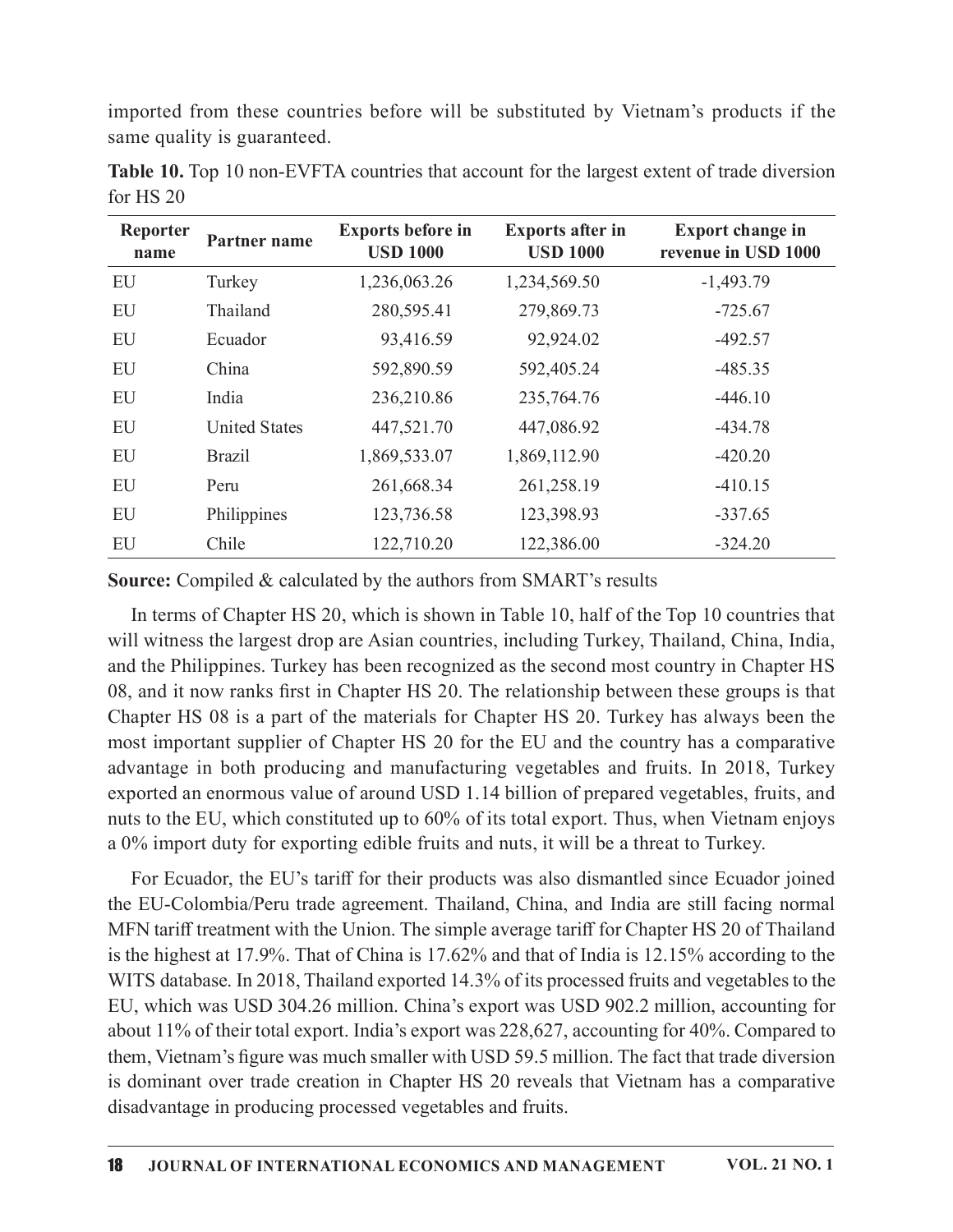## 4.4 Sensitive analysis and robustness test

| 4.4 Sensitive analysis and robustness test                                                     |                                  |                                |                                |                              |
|------------------------------------------------------------------------------------------------|----------------------------------|--------------------------------|--------------------------------|------------------------------|
| Three scenarios are considered under the SMART model to check the robustness of the base       |                                  |                                |                                |                              |
| case results by measuring how trade creation and export value fluctuate presented in Table 11: |                                  |                                |                                |                              |
| Table 11. Sensitivity and robustness test using different substitution elasticity              |                                  |                                |                                |                              |
| <b>Effect</b>                                                                                  | <b>Lower</b> bound<br>$(Es=0.5)$ | <b>Base case</b><br>$(Es=1.5)$ | <b>Upper bound</b><br>$(Es=2)$ | <b>Best case</b><br>$(Es=6)$ |
| Trade creation                                                                                 | 15,296.118                       | 15,040.96                      | 15,040.95                      | 16,074.02                    |
| Change from the base case                                                                      | 1.6964 $%$                       | $0\%$                          | $0.0001\%$                     | 6.8683 %                     |
| Export after                                                                                   | 2,985,070.34                     | 3,000,053.61                   | 3,007,528.54                   | 3,066,941.95                 |

Table 11. Sensitivity and robustness test using different substitution elasticity

$$
\%change = \frac{\text{Base case - Scenario value}}{\text{Base case}} \times 100\%
$$

When Es is reduced to  $0.5$  (lower bound), trade creation rises by around 1.69% while export value falls slightly by 0.5% compared to the base case. In the upper case when Es increases to 2, the trade creation effect nearly has no change while export will increase by 0.25%. Though export growth is insignificant in relative value, its absolute value is quite noticeable at over USD 7.5 million higher than the base case. Until Es is enhanced to 6, which is the best case, both trade creation effect and export grow roughly by 6.87%, which is equal to USD 1 million higher than the base case value, and 2.23%, which is USD 66.9 million higher, respectively. Hence, this is the best scenario for Vietnamese agriculture when the EVFTA takes effect. In general, the larger the substitution elasticity, the higher the trade diversion effect will be when products of other exporters to the EU are more likely to be replaced by cheaper products from Vietnam. However, in all scenarios, the percentage changes only range from 0% to 7%. Therefore, it can be concluded that the base case's results are quite robust and reliable since they are less sensitive to changes in the model's parameter.

## 5. Conclusions and recommendations

From the SMART simulation results, it is concluded that the EVFTA has positive impacts on the export of agricultural products to the EU by helping the total value rise by over USD 37.532 million. The trade effect occurs highest in the following groups: HS 20 - prepared vegetables, fruits, and nuts (especially fruit juice); HS 08, which is fresh fruits and nuts,HS 21 - miscellaneous edible preparations, HS  $09$  – mostly in unroasted coffee, HS  $04$  – mostly in natural honey. Another crucial finding is that trade diversion outweighs the trade creation effect, with 59.93%. This reveals that there will be a rise in agricultural export from Vietnam to the EU when a tariff is removed, resulted from the relatively lower price of Vietnamese goods in comparison to the price of other efficient agricultural exporters.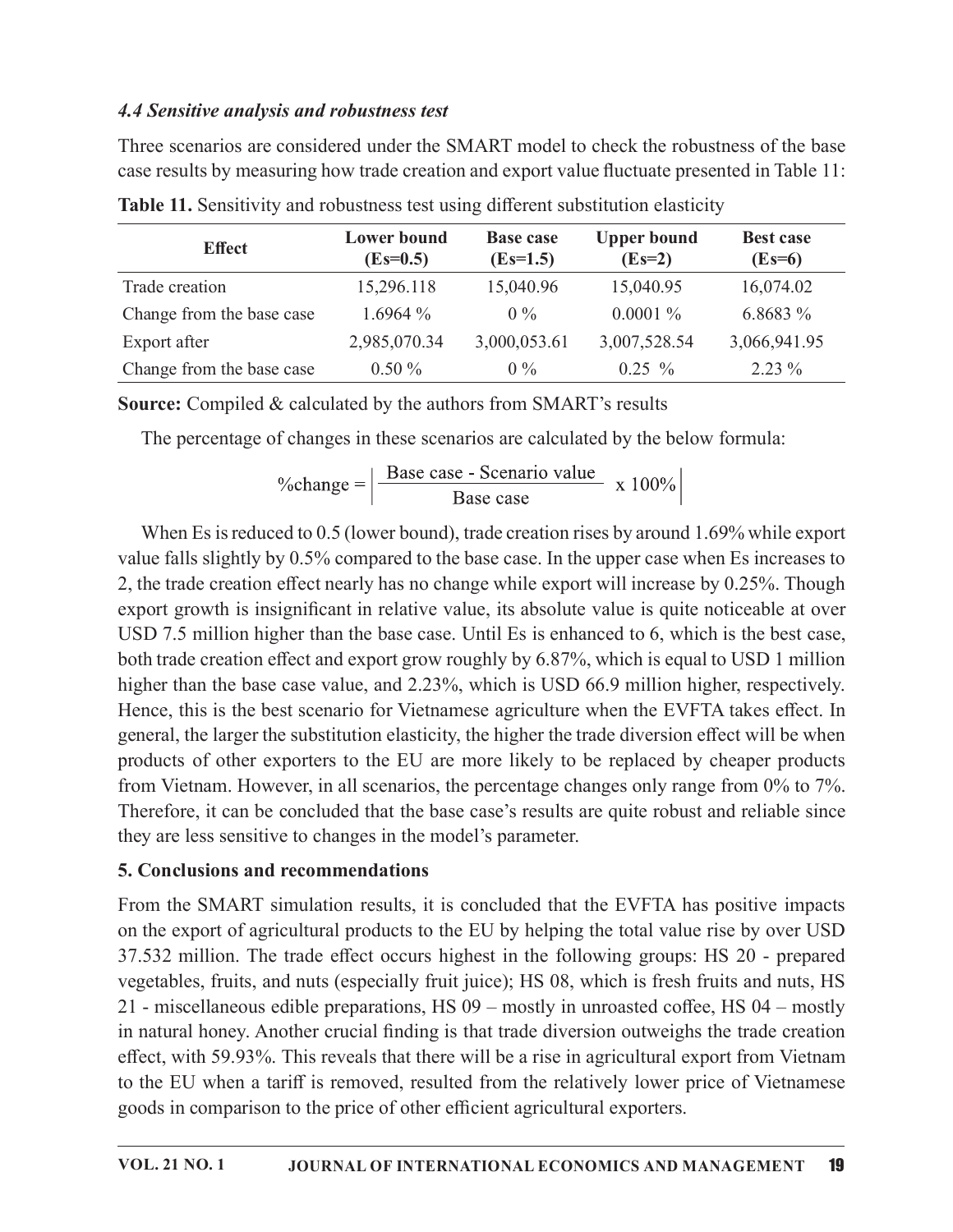| <b>Effect</b>          | Value (in USD 1000) | Proportion $(\% )$ |
|------------------------|---------------------|--------------------|
| <b>Trade Creation</b>  | 15,040.947          | 40.07              |
| <b>Trade Diversion</b> | 22,491.835          | 59.93              |
| Total export change    | 37,532.788          | 100.00             |

Table 12. Impacts of EVFTA on the importation of agricultural products from Vietnam to the EU

**Source:** Compiled & calculated by the authors from SMART's results

The trade creation effect accounts for 40.07%, which is relatively high compared to the trade diversion. In some special product groups, such as coffee (HS 0901), starch (in HS 11), animal or vegetable fats, and oil (HS 15), trade creation is more than trade diversion. The growth of export to the EU due to the trade creation effect shows that Vietnam has comparative advantages in agricultural production compared to the EU's Member States. Therefore, by focusing on the goods with advantages, Vietnam will create an increase in export.

However, the larger trade diversion effect in most agricultural categories may pose some potential risks to Vietnam in the long-term. It is because the export growth will not come from the domestic advantages, but the lower relative price as a result of tariff removal. Taking advantage of the EVFTA never solely lies in its tariff reduction effect. As the EU market has been famous for its strictness in product quality, the standards for agricultural produce are even more complicated, the authors need to fulfill other NTBs before successfully enjoying zero duty rate.

Indeed, there are some main obstacles Vietnam is facing when exporting to the EU. Firstly, the EU's requirements related to technical barriers to trade, sanitary and phytosanitary measures, labeling, environment protection, and legislations are very strict and hard to comply with. The EU is applying a 5-clean procedure, which bans on using the prohibited chemicals in five stages: plantation/raising and harvesting; processing; packaging; preservation; and transportation. For vegetables and fruits, EC issued Council Regulation No. 2200/96 on the common market in fruits and vegetables, and products imported from countries outside the EU are required to follow this standard or at least equivalent standards.

Secondly, the Rules of Origin may be another obstacle for enterprises and farmers. To be granted favorable tariff, Vietnamese goods exported to the EU must have 100% materials from Vietnam or fulfill a certain percentage of Regional Value Content (materials from EU and/or Vietnam). This is a challenge for Vietnamese processing enterprises because they often import inputs from China or ASEAN.

Besides, Vietnam may face the threat of trade remedies from countries in the Union. Normally, when a tariff barrier is no longer a protective tool, the importing market tends to use anti-dumping, counter-subsidies, or safeguards to protect domestic industries. And the EU is also a market having the "tradition" of adopting these tools. Vietnam has encountered up to 78 anti-dumping lawsuits since joining WTO.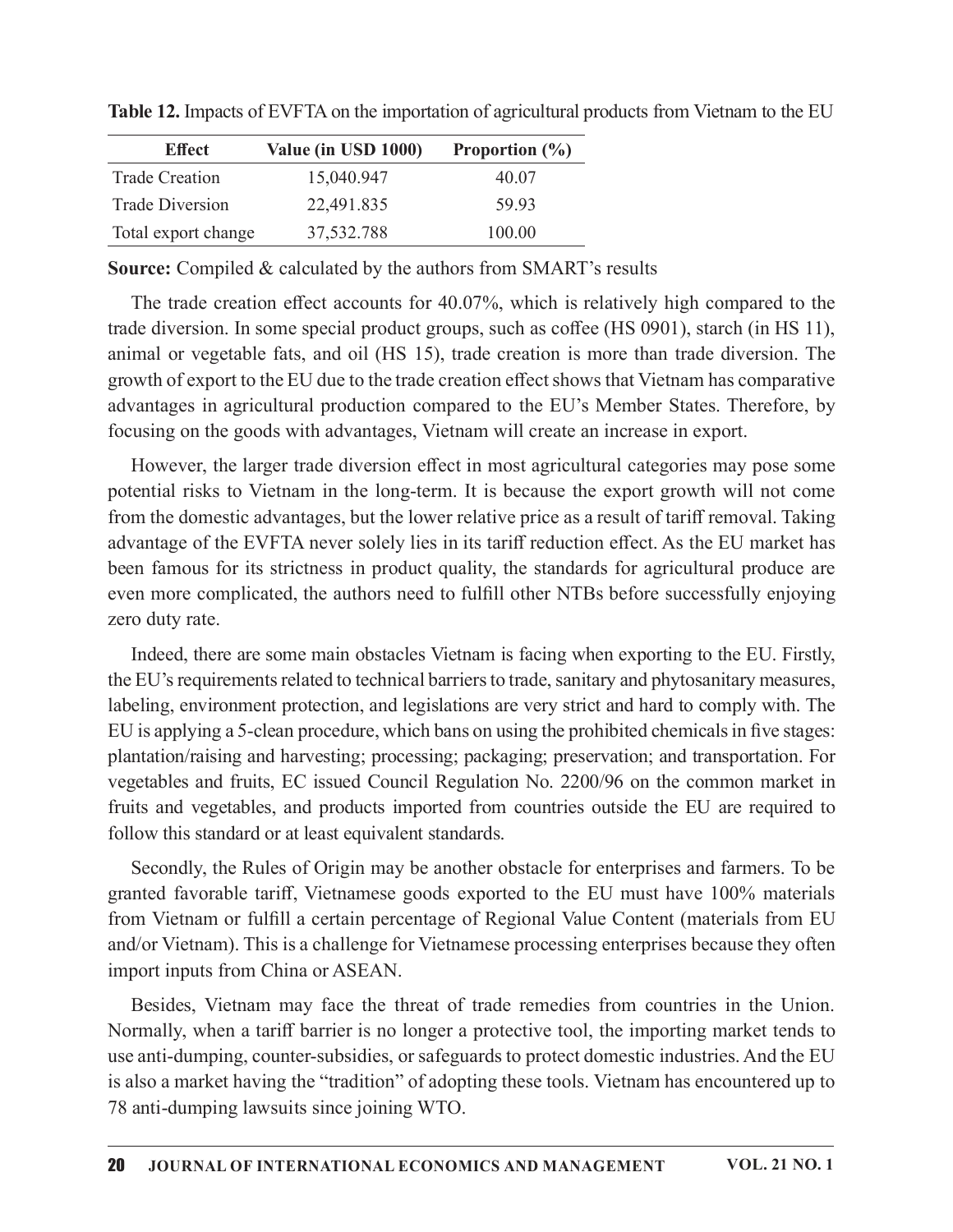## Recommendations to enterprises processing and exporting agricultural goods

From the research findings, domestic enterprises specializing in agricultural export are suggested to constantly improve their product quality so that Vietnamese goods will meet the Global GAP standard and become more competitive in the long run. The best way for the exporters to manage product quality is by acquiring their value chains. Besides, the processors having capital and resource potentials should upgrade their processing technologies since dried, prepared fruits and vegetables are proven to be the most promising products when EVFTA takes effect.

The agricultural exporting companies need to build their brands, labels and register for geographical indications (GI). When their brands are internationally recognized, the competitiveness of Vietnamese goods will be enhanced in theglobal landscape. Also, owning a GI will indirectly encourage the improvement in product quality from the specialization and responsibilities of both farmers and exporters. This target can be achieved by approaching the market through reliable channels such as attending international trade fairs and exhibitions *Recommendations to enterprises processing and exporting agricultural goods*<br>From the research findings, domestic enterprises specializing in agricultural export are suggested<br>to constantly improve their product quality so and establishing a sustainable supply chain. They need to research new areas of agriculture that they can exploit, invest, and start-up, especially in the rapid growth of the world and Vietnamese economy. It isimportant to change their business mindset towards "living together with competition", which means considering the pressure from the competition as a driver and always find and adopt efficient solutions to innovate and develop. for geographical indications (GI). When their brands are internationally recognized, the competitiveness of Vietnamese goods will be enhanced in the global landscape. Also, owning G GI will indirectly necourage the improve

### Recommendations to state authorities

To support the enterprises and promote agriculture export, the Ministry of Agriculture and Rural Development needs to develop farming stimulation or quality management programs that meet instructing and orienting farmers, who often have less knowledge about regulations to adopt appropriate farming methods. They should implement more policies to encourage businesses to work closely with farmers who are their suppliers to upgrade the value chains. It is also crucial for the Ministry to re-plan the material areas across the country and cooperate with the Ministry of Industry and Trade to gain deeper insights into the agricultural market and indicate the prioritized farming areas for farmers and enterprises, especially the regions of GI recognition. The Trade Promotion Center for Agriculture of the Ministry needs to invest more in the promotion programs for Vietnamese agriculture and support in expanding its supply chains to the world.

The state authorities should also go hand in hand with enterprises in delivering in-depth research and information about the EVFTA. There is an abundance of SMEs which do not have sufficient resources and experts to gain insights into new EVFTA and markets. Therefore, they tend to completely rely on the government for updated information. Thus, the government can support them by investing in comprehensive research projects on specific markets and having experts analyze and interpret the EVFTA documents into detailed sectors before sending them to the enterprises. Pointing out the country's strengths and weaknesses for each group of agricultural firms is also important.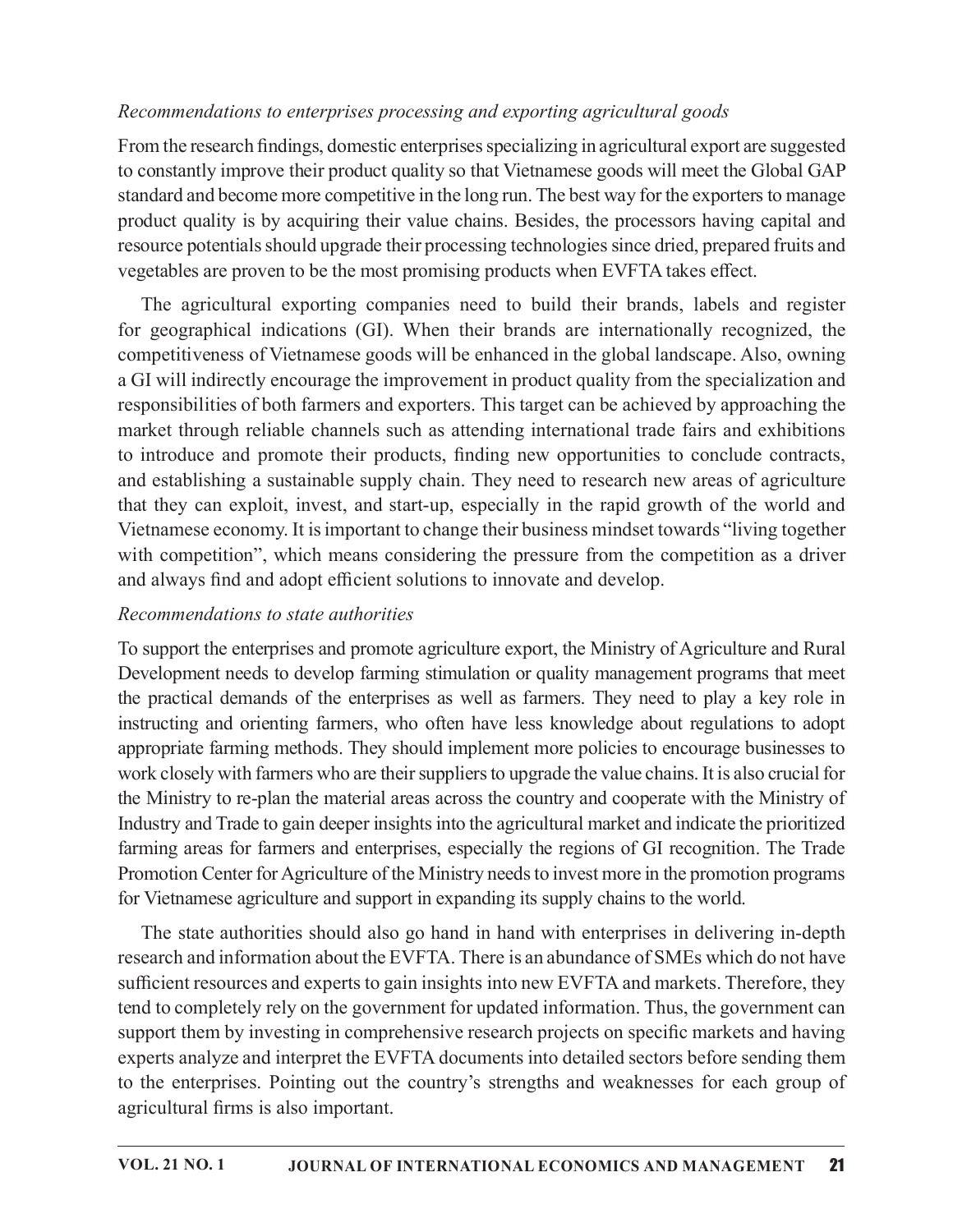#### References

- Aggarwal, A. (2004), "Impact of tariff reduction on exports: a quantitative assessment on Indian exports to the US", Indian Council for Research on International Economic Relations, Working Paper, No. 120, p. 12 - 51.
- Amjadi, A., Schuler, P., Kuwahara, H. and Quadros, S. (2011), WITS User's manual, UNCTAD, UNSD, WTO, WB.
- Armington, S.C. (2009), Going global: an information sourcebook for small and medium-sized businesses, Libraries Unlimited.
- Awe, P.S. (1969), "A theory of demand for products distinguished by place of production", Staff Papers, Vol. 16 No. 1, pp. 159 - 178.
- Chauffour, J.P., Ivanic, M., Laborde, D., Maliszewska, M. and Martin, W. (2011), "Impact of a Free Trade Agreement between Ukraine and the European Union on Ukraine's agricultural Sector", the 14<sup>th</sup> Annual Conference on Global Economic Analysis, Venice, Italy.
- Chu, K. (2019), "Viet Nam xuat khau vai, nhan dung nhi the gioi", *VnEconomy*, Available at https:// vneconomy.vn/viet-nam-xuat-khau-vai-nhan-dung-nhi-the-gioi20190610004132011.htm (Accessed 06 April, 2020).
- Freund, C. (2000), "Different paths to free trade: the gains from regionalism", Quarterly Journal of *Economics*, Vol. 115 No. 4, pp. 1317 - 1341.
- General Department of Customs. (2020), "Tinh hinh xuat khau, nhap khau hang hoa cua Viet Nam thang 12 va nam 2019", Hai quan Viet Nam, Available at https://www.customs.gov.vn/ Lists/TinHoatDong/ViewDetails.aspx?ID=29328&Category=Th%E1%BB%91ng%20 k%C3%AA%20H%E1%BA%A3i%20quan (Accessed 03 February, 2020). Trade Agreement between Ukraine and the European Union on Ukraine's agricultural Sector",<br>
the  $H^{\#}$ Amutal Conference on Global Economic Analysis, Venice, Italy.<br>
(2019), "Viet Nam xuat khau vai, nhan dung ahi the gioi"
- Guei, K., Mugano, G. and le Roux, P. (2017), "Revenue, welfare and trade effects of European Union Free Trade Agreement on South Africa", South African Journal of Economic and Management Sciences, Vol. 20 No. 1, pp. 1 - 11.
- Ha, C.A.B. (2016), "The panorama for Vietnam's Timber Industry with Vietnam-EU Free Trade Switzerland: SECO, World Trade Institute. many 12 va nam 2019; *rid quan Ter ivam*, evantane at repse/xww.veststons.gov.vn<br>
Lists/TimHoatDong/ViewDetails.aspx?ID=29328&Category=Th%E1%BB%91ng%20<br>  $k^6$ C3%AA%20IT%E1%BA%A3i%20quan (Accessed 03 February, 2020).<br>
Guei
- Kocourek, A. and Šimanová, J. (2018), *Impact assessment of the Free Trade Agreement Between EU* and Vietnam on the economy of the Czech Republic, European Integration, No. 755.
- Laird, S. and Yeats, A. (1986), The UNCTAD trade policy simulation model, United Nations Conference on Trade and Development, Vol. 19.
- Levy, P. (1997), "A political-economic analysis of free-trade agreements", American Economic Review, Vol. 87 No. 4, pp. 506 - 519.
- trade indices and indicators, Economic and Social Commission for Asia and The Pacific.
- Nguyen, B.D., Tu, T.A. and Nguyen, T.T. (2015), "Future Vietnam-EU Free Trade Agreement (Vietnam-EU FTA): an analysis of trade creation and trade diversion effects", Journal of External Economics, No. 72, pp. 3 - 20.